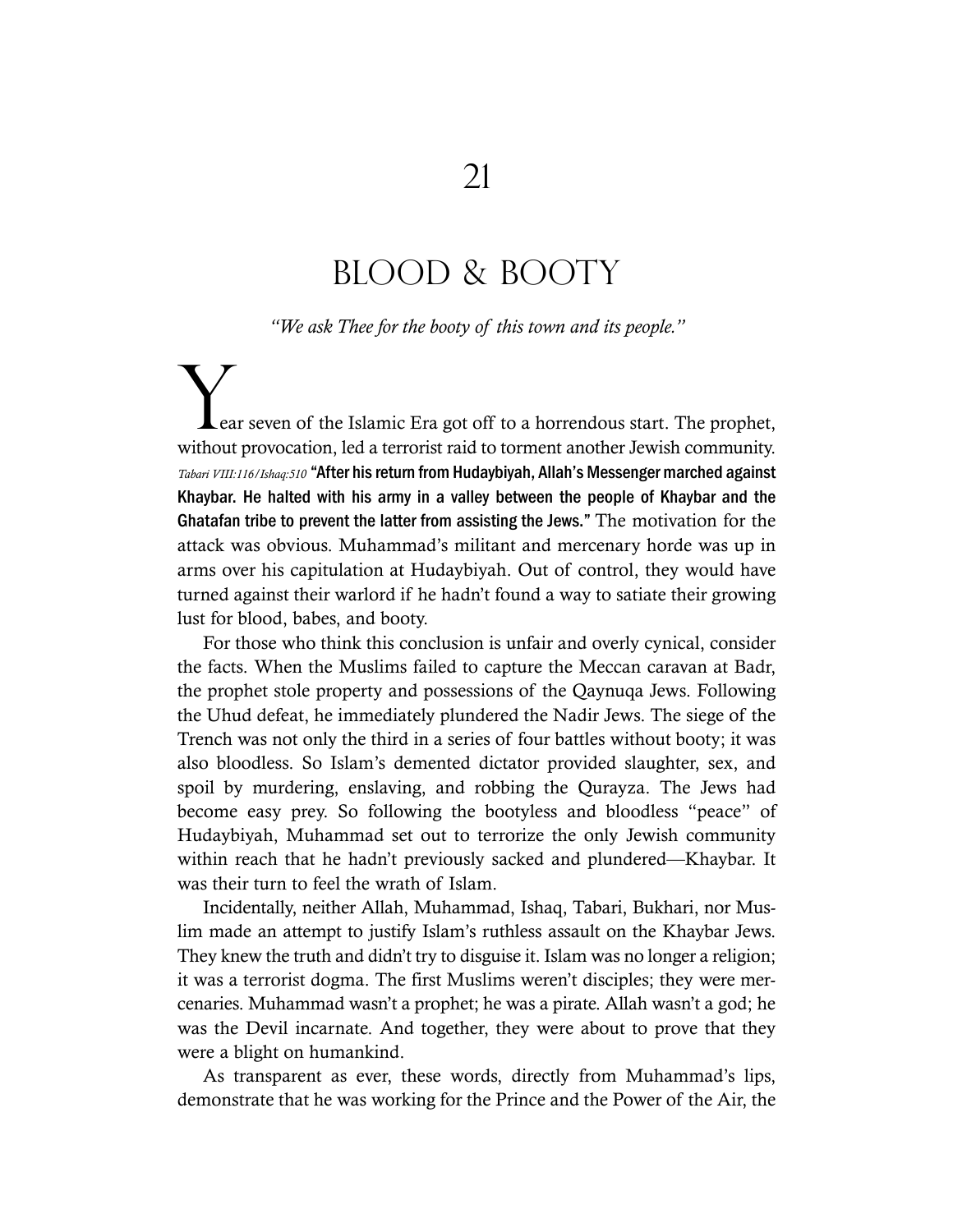Lord of Devils, the Prince of Darkness, the Great Deceiver, the Adversary— Satan. *Ishaq:510* "When the Apostle looked down on Khaybar he told his Companions, 'O Allah, Lord of the heavens and what they overshadow, and Lord of the Devils and what into error they throw, and Lord of the winds and what they winnow, we ask Thee for the booty of this town and its people. We take refuge in Thee from its evil and the evil of its people. Forward in the name of Allah.' He used to say this of every town he raided."

Serving Lucifer was no easy task. Good and evil had to be redefined so that the good people of Khaybar, who were just going about their lives trying to make an honest living, had to be called "evil." And the bad terrorist thugs lurking in the hills above them, armed to the teeth and ready to pounce on the on the unsuspecting village, murdering, enslaving, robbing, and raping, had to be called "good."

*Ishaq:511* "When the Apostle raided a people he waited until morning, and then he attacked. We came to Khaybar by night. When morning came and he did not hear the call to prayer, he rode and we rode with him. We met the workers of Khaybar coming out in the morning with their spades and baskets. When they saw the Prophet and our army they cried, 'Muhammad with his force.' They turned tail and fled. The Apostle yelled, 'Allahu Akbar! Khaybar is destroyed.' When we arrive at a people's square, it is a bad morning for them."

All of the deceptions, justifications, and apologies ever spoken would be insufficient to make this horrible day appear religious. And it does not stand alone. Khaybar was but one of seventy-five merciless raids instigated by the first Muslims. Armed raiders attacked civilians for no other reason than to seize their possessions. "Allahu Akbar!" was the terrorists' "Prayer of Fear."

Ibn Ishaq's compilation of Islamic scripture—the inspired Sira, or biography of the prophet—is the earliest and most accurate accounting of Muhammad's life and of the formation of Islam. It was compiled a century before Tabari, Muslim, and Bukhari. But for those who might want to dismiss the Hadith report on the basis that it sounds too condemning of the prophet, consider these confirming words from imam Bukhari. Of his collection, Islamic sages wrote: "Second only to the Qur'an, Bukhari's Hadith is the most important book in Islam." He claims: *Bukhari:V5B59N510* "Allah's Apostle reached Khaybar at night. It was his habit that, whenever he reached an enemy at night, he would not attack them till it was morning. When morning came, the Jews came out with their spades and baskets. When they saw the Prophet, they said, 'Muhammad! O dear God! It's Muhammad and his army!' The Prophet shouted, 'Allahu-Akbar! Khaybar is destroyed, for whenever we approach a nation, evil will be the morning for those who have been warned.'"

The more you know, the worse it gets. This is why Islamic leaders must keep good people from reading these words. It is why they lie to themselves, to our citizens, the media, and politicians alike. Islam is self destructive, mutilating its own credibility.

The Hadith said Muhammad made a "habit" of this perverse behavior. The Jews were his enemy, although none had lifted a finger in violence towards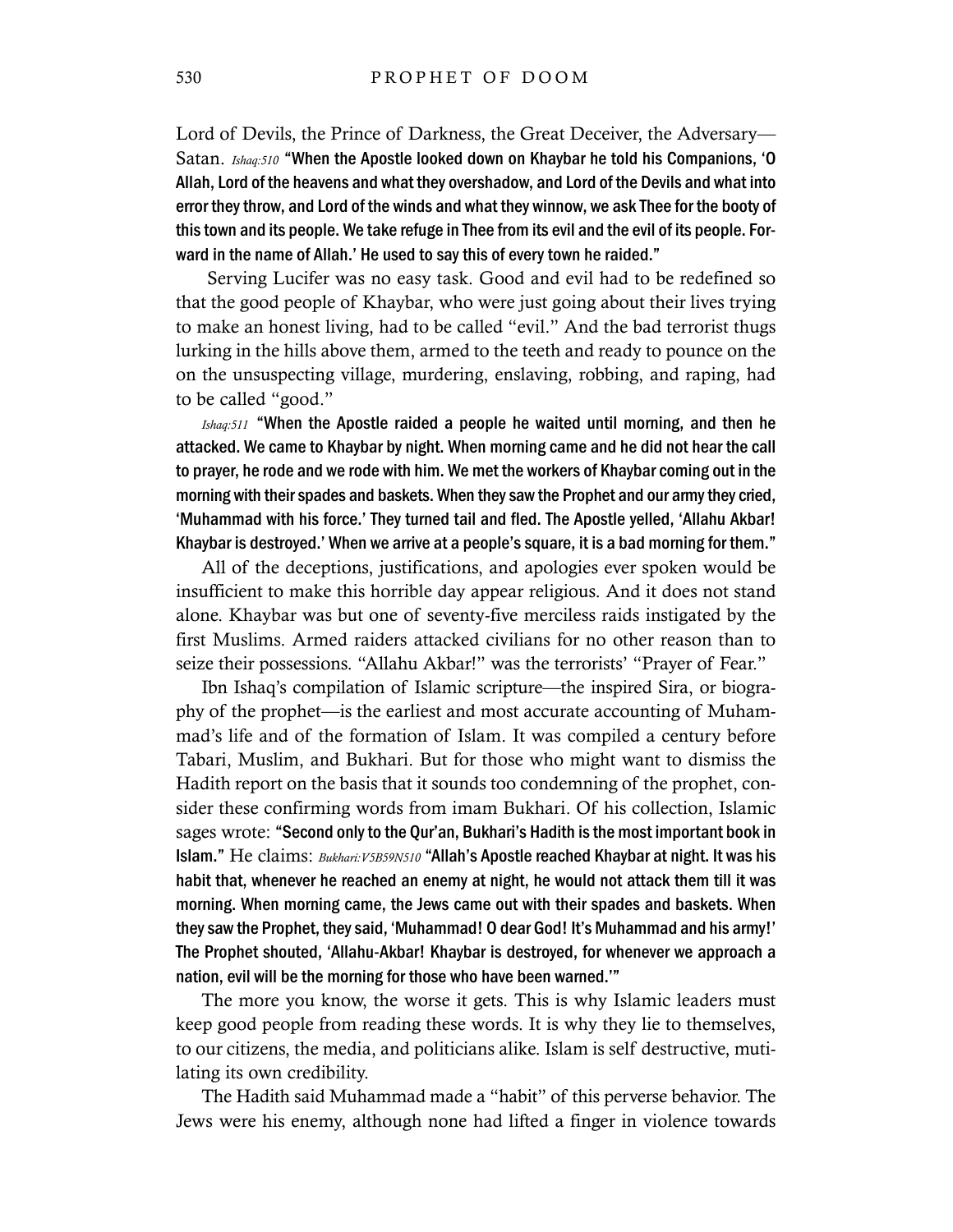him. The Jews were farmers, going to work with gardening tools, and yet Muhammad led a surprise "attack" against them with his "army." He professed "destruction," not salvation. But it's his last line that's especially haunting. With Islam, the nations of the world are approached by "evil."

Muhammad's ruthless terror campaign against the townships of Qurayza and Khaybar was worse than Osama bin Laden's assault on New York and Washington. The first Islamic terrorist was more destructive, savage, and sadistic than his later-day incarnations in the Taliban, Hezbollah, Hamas, the Muslim Brotherhood, Black September, Jemaah Islamiyah, al-Aqsa Martyrs' Brigade, al-Qaeda, and Islamic Jihad. And Muslims know it. In their media, in their mosques, and in their madrassa, they compel young boys and girls to follow Muhammad's example. When they bomb our buildings, blow holes in our ships, hijack or planes, and kidnap our people, they doing what their prophet did. Islam cannot be fixed; it cannot be reformed. Islam cannot coexist with civilized people. It is a terrible disease. Through indoctrination Islam destroys Muslim minds, corroding them. By way of its grotesque immorality and criminal nature it attacks Muslim hearts, corrupting them. Worst of all, by way of deceit and deception Islam beguiles Muslim souls, damning them.

To add insult to injury, Bukhari noted: *Bukhari:V5B59N512* "The Prophet offered the Fajr Prayer [the Prayer of Fear] near Khaybar when it was still dark. He said, 'Allahu-Akbar!' [Allah is Greatest] Khaybar is destroyed, for whenever we approach a hostile nation to fight, then evil will be the morning for those who have been warned.' Then the inhabitants of Khaybar came out running on their roads. The Prophet had their men killed; their children and woman were taken as captives." Calling the Jews a hostile nation is a farce. Muhammad and his Muslim militants, according to their own accounting, had either murdered, terrorized, enslaved, or raped tens-of-thousands of Jews yet the Jews had killed but one Muslim. Even that was self defense, allegedly occurring during the Islamic siege of the Qurayza.

The warning these Jews were given before evil befell them was no different than Muslims provide today. The 9/11 terrorists shouted "Allahu Akbar" before they slaughtered thousands. By proclaiming the Prayer of Fear, Islamic terrorists tell us who they are, what they believe, who they serve, and why they kill.

There is nothing Islam could do to make their terrorist nature more obvious. *Bukhari:V5B59N516* "When Allah's Apostle fought the battle of Khaybar, or when he raided any other people, we raised their voices crying, 'Allahu-Akbar! Allahu-Akbar! None has the right to be worshipped except Allah.' [Muslims will continue to terrorize until every soul submits to Islam.] On that Allah's Apostle said, 'Lower your voices, for you are not calling a deaf or an absent one, but a Hearer Who is with you.' On that he said to me, 'O Abdallah, shall I tell you a sentence which is one of the treasures of Paradise?' I said, 'Yes, O Allah's Apostle! Let my father and mother be sacrificed for your sake. [What an utterly perverse and odd thing to say.]' He said, 'It is: There is neither might nor power but with Allah.'"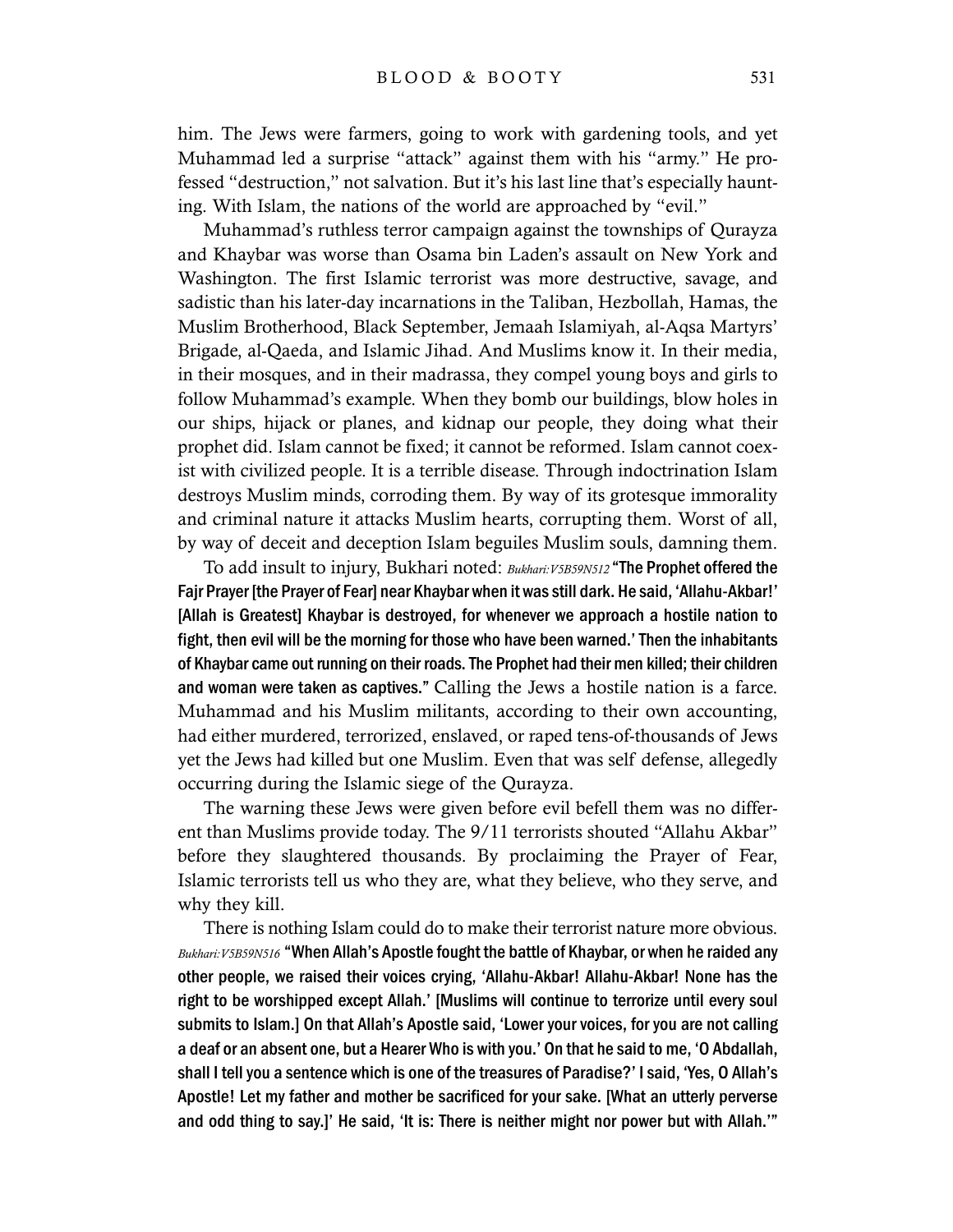Then why, pray tell, did he require militants to kill and pillage for him?

*Tabari VIII:116/Ishaq:511* "So Muhammad began seizing their herds and their property bit by bit. He conquered Khaybar home by home. The first stronghold defeated was Naim. Next was Qamus, the community of Abi Huqayq. The Messenger took some of its people captive, including Safiyah bt. Huyayy, the wife of Kinanah and her two cousins. The Prophet chose Safiyah for himself." Perverted is too kind a word for this man. He became the first serial rapist to call himself a prophet. And make no mistake; having sex with a captive is rape.

*Tabari VIII:117* "Dihyah had asked the Messenger for Safiyah when the Prophet chose her for himself. Muhammad gave Dihyah her two cousins instead." It was a two for one deal. The prophet could be so considerate. *Ishaq:511* "When Dihyah protested, wanting to keep Safiyah for himself, the Apostle traded for Safiyah by giving Dihyah her two cousins. The women of Khaybar were distributed among the Muslims." Muhammad had men killed so that he could have sex with their wives and daughters. He traded human beings. And the "prophet" rewarded his Muslim militants by distributing the remaining women among them. Good Grief!

Faced with a problem, Muhammad used some magic to turn rape into an approved Islamic act. The slight of hand was called "the Mut'a." It was a three-day "marriage" giving he and his militants a license to do with their prisoners whatever they pleased. But on this day, only the prophet's indiscretion was "approved." *Bukhari:V5B59N527* "On the day of Khaybar, Allah's Apostle forbade the Mut'a or temporary marriage."

*Bukhari:V5B59N512* "The Prophet had their men killed, their children and woman taken as captives. Safiyah was amongst the captives, She first came in the share of Dihyah but later on she came to belong to the Prophet. Muhammad made her manumission [Webster: "a Medieval word signifying the authority of a master to release one from slavery"] as her 'Mahr [wedding gift].'" Translated into common English, Muhammad performed some Islamic hocus pocus to make nonconsensual sex seem moral. And that's all Islam was really. It was just an act—an Oscar winning performance by one of the great con artists of all time. The Bukhari Tradition winds down with these words: "The captives of Khaybar were divided among the Muslims. Then the Messenger began taking the homes and property that were closest to him."

The prophet was busy establishing Islamic Sunnah, or custom, on this day. *Ishaq:512* "The Apostle prohibited four things the morning of the Khaybar raid: carnal intercourse with pregnant women who were captured, mingling his seed with another man's [which means the Muslims were free to rape those who weren't pregnant]; nor it is lawful for him to take [rape] her until she is in a state of cleanness [not menstruating]; nor can a Muslim eat the flesh of donkeys; nor eat any carnivorous animal; nor sell any booty before it has been duly allotted." That's because the prophet took his cut off the top and didn't want it diminished. The Tradition continues to lay down the law: "Nor is it lawful for a Muslim to ride an animal belonging to the booty with the intention of returning it to the pool when he has worn it out; nor is it lawful for him to wear a garment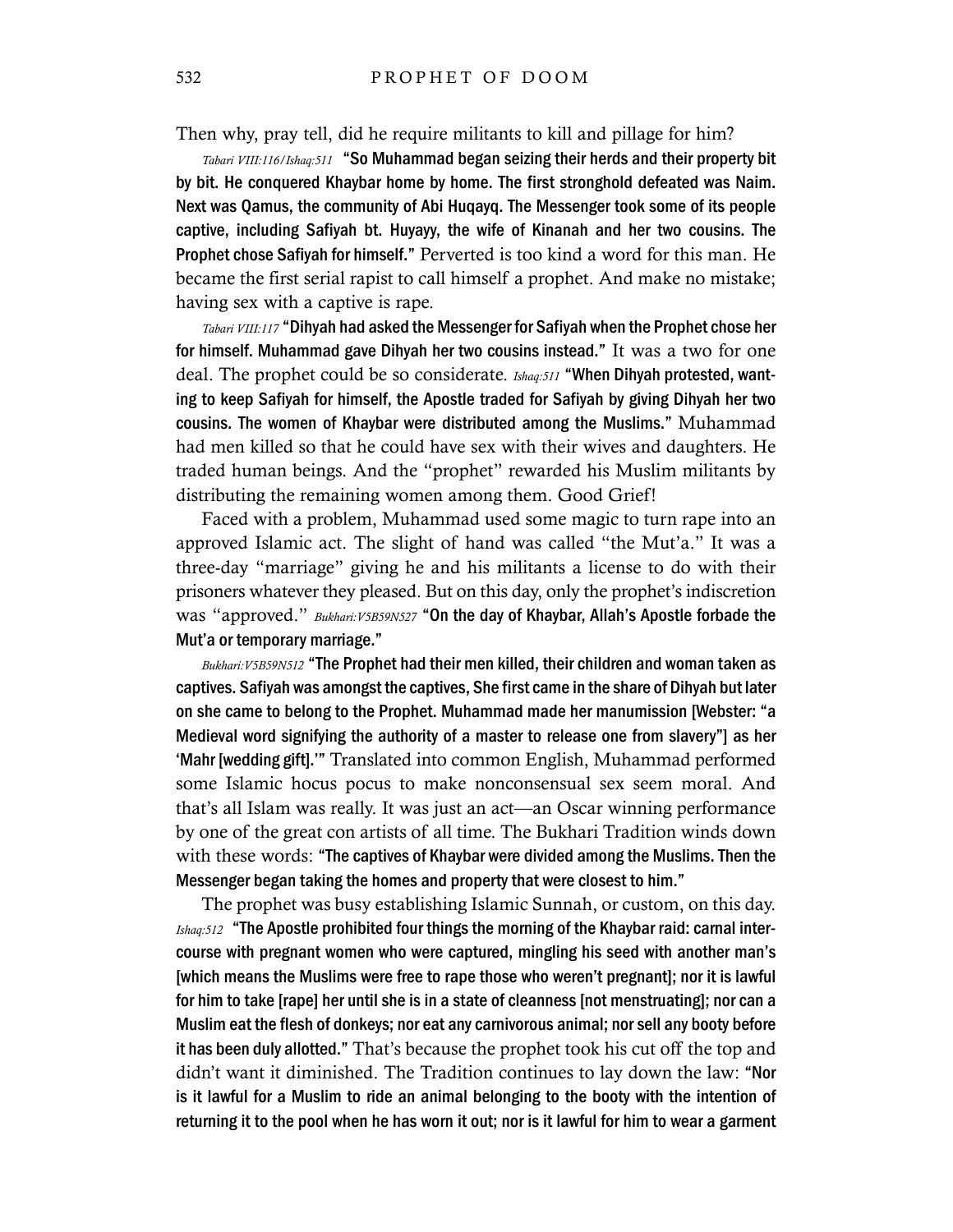belonging to the booty of the Muslims with the intention of returning it to the pool [of stolen goods] when he has reduced it to rags." If you desire to be a pirate, I suppose that these might be words to live by.

*Ishaq:512* "On the day of Khaybar, the Apostle forbade us to buy or sell gold ore for gold coin or silver ore for silver coin." He who controls the bank, the means of commerce and trade, controls men by way of their wallets.

Before we leave this rather dismal attempt to establish Islamic law, I want to solve the perplexing donkey conundrum. It's no small matter to Muslims. There are no fewer than a dozen Bukhari Hadith from this day alone focused on the lowly ass. Let's see if we can figure out why.

*Bukhari:V5B59N526* "On the day of Khaybar Allah's Apostle forbade the eating of garlic and the meat of donkeys." That wasn't much help; all it did was demonstrate that Muhammad was a fool. Garlic is nature's best antibiotic and thus should be consumed. But Muhammad wasn't much of a medicine man. This trio of prescriptions should tell the tale: *Bukhari:V7B71N590* "The climate of Medina did not suit some people so the Prophet ordered them to drink camel urine as a medicine." And when that made them even sicker, *Bukhari:V7B71N592* "I heard Allah's Apostle saying, 'There is healing in black cumin for all diseases except death.'" And lest we forget: *Bukhari:V7B71N673* "Allah's Apostle said, 'If a fly falls in your drink, dip all of it into the cup and then throw it away, for in one of its wings there is a disease and in the other there is healing, an antidote or treatment for that disease.'"

But foolish did not make him frivolous. The next Tradition provides a clue as to why he was upset. *Bukhari:V5B59N511* "Someone came to Allah's Apostle and said, 'Donkeys have been eaten by Muslims.' The Prophet kept quiet. The man again and said, 'Their donkeys have been eaten.' The Prophet kept quiet. After the third time the Prophet ordered his caller to announce, 'Allah and His Apostle forbid you to eat the meat of donkeys.' Then the cooking pots were overturned while the meat was still boiling in them."

I discovered the clue when I read this: *Bukhari:V5B59N531* "We were afflicted with severe hunger the day we raided Khaybar. While the cooking pots were boiling and the food was ready to eat, the announcer of the Prophet said, 'Do not eat anything, especially the donkey-meat. Turn your cooking pots upside down and throw it away.' We realized that the Prophet had prohibited such food because the Khumus had not been taken out of it." The "Khumus" or "Kumis" is the prophet's share of all booty seized by Muslim militants. The donkeys belonged to the Jews. They were beasts of burden used to till fields and carry crops to market. Thus they were a spoil to be divided, with Muhammad getting the largest share. And he would rather see his people starve than renounce his claim to stolen property.

The first Islamic historian and biographer each report a Hadith along the same lines: *Tabari VIII:117/Ishaq:512* "The Banu Sahm of Aslam [newly recruited Muslim militants] came to the Messenger and complained, 'Muhammad, we have been hurt by drought and possess nothing.' Although they had fought for the Prophet they found he had nothing [he was willing] to give them. The Apostle said, 'O Allah, You know their condition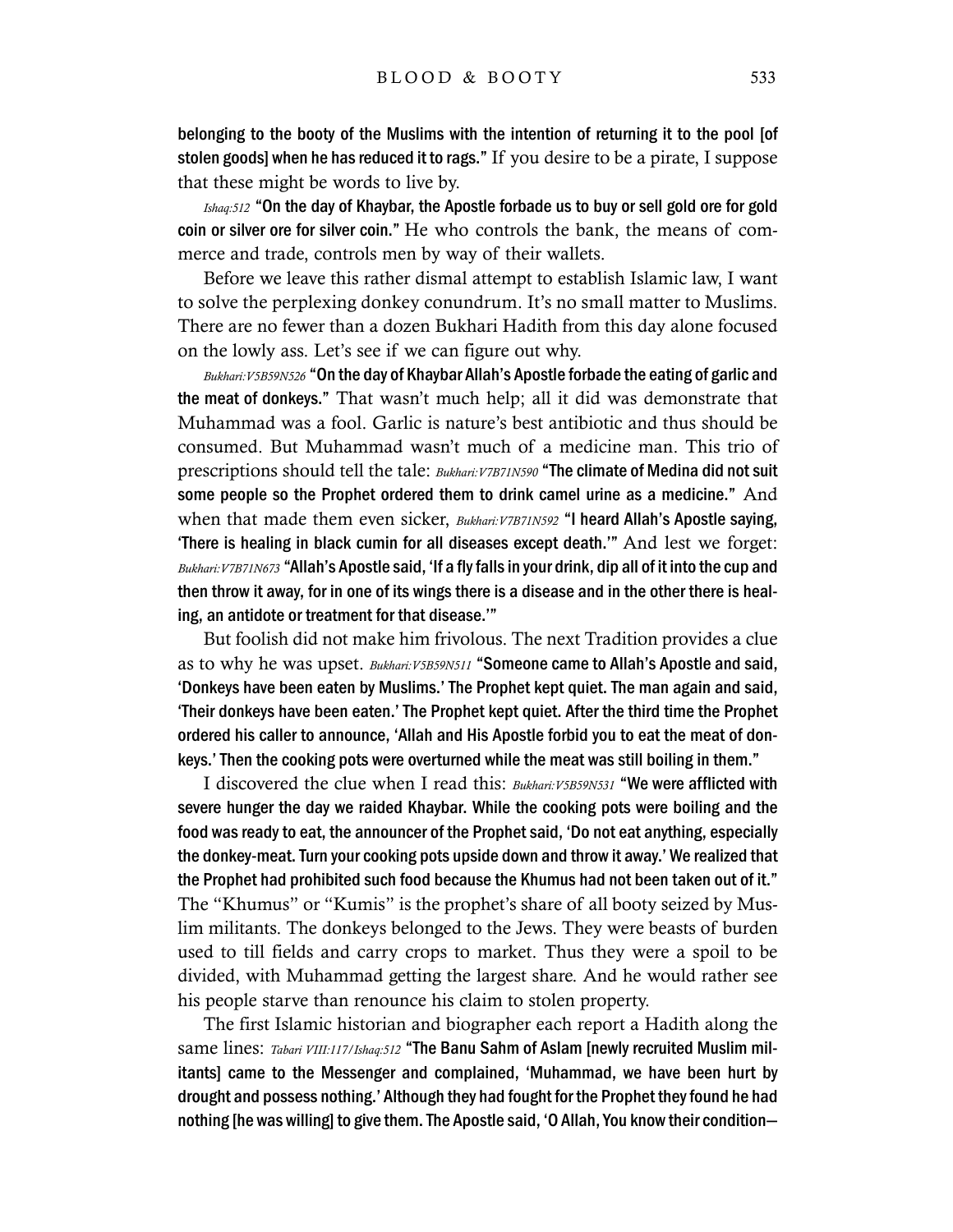I have no strength and nothing [I want] to give them [from the booty I have stolen]. So conquer for them the wealthiest of the Khaybar homes, the ones with the most food and fat meat.'" In other words, "Steal your own booty. You'll starve before I share any of my confiscated wealth with you."

Then, proving that Allah was a wannabe terrorist too: *Tabari VIII:117* "The next morning Allah opened the township of Sa'b bin Mu'adh for them to conquer. There was no stronghold in Khaybar more abounding in food. After the Prophet had defeated some of their settlements and taken their property, they reached the communities of Watib and Sulalim, which were the last of the Khaybar neighborhoods to be conquered. Muhammad besieged the inhabitants between thirteen and nineteen nights." Calling Islam "peaceful" ranks as one of the most egregious lies of all time. This wasn't even war. The Muslims weren't out defending themselves or their religion. This was a terrorist raid with a racist bent.

While Islam has always been violent, Muslims have seldom been good at it. *Ishaq:514/Tabari VIII:119* "Encamped at their fortress, Muhammad presented his war banner to Abu Bakr and sent him against the Jews. He fought but he retreated, suffering losses. The following morning the same thing happened to Umar. When they returned to Muhammad, Umar's companions accused him of cowardice, and he accused them of the same. The Messenger said, 'Tomorrow I shall give the banner to a man who loves Allah and His Messenger. Allah will conquer it by his means.' The next day Bakr and Umar vied for the war banner, but the Prophet called Ali, who was suffering from inflamed eyes, and, having spat on his eyes, gave him the banner. Ali advanced upon the people of Khaybar. In the fight he lost his shield so he laid hold of the fort door and used it as a shield. He kept it in his hand as he fought until Allah gave Muslims the victory. When the siege was over eight of us tried to lift he door but we couldn't even turn it over." Either the skinny-legged fat boy of Mecca got a personal trainer or he found a hell of a propagandist.

A Bukhari Hadith starts off the same way but ends oddly. *Bukhari:V5B59N521* "On the day of Khaybar, Allah's Apostle said, 'Tomorrow I will give this flag to a man through whose hands Allah will give us victory…. Ali said, 'O Allah's Apostle! I will fight them till they become like us.' [Cruel? Demonic? Mercenaries? Terrorists?] Allah's Apostle said, 'Proceed, and when you enter their town, call them to embrace Islam and inform them of Allah's Rights which they should observe, for if a single man is led on the right path (of Islam) by Allah through you, then that will be better for you than nice red camels.'" I don't know what is more perverse: suggesting that the victims of a terrorist raid should be called to Islam before they are slaughtered, robbed, enslaved, and raped, or suggesting that a man's soul is better than "nice red camels?"

Moving on, the Sunnis wanted us to know that Abu Bakr and Umar were no less brutal. *Tabari VIII:119* "The Messenger often had migraines and would remain a day or two without coming out. When Muhammad encamped at Khaybar, he came down with a migraine and did not come out. Bakr took the Prophet's war banner and fought vigorously. Next Umar took it, fought with even more ferocity than the first fighting."

Then, in some of the most despicable words ever scribed in the name of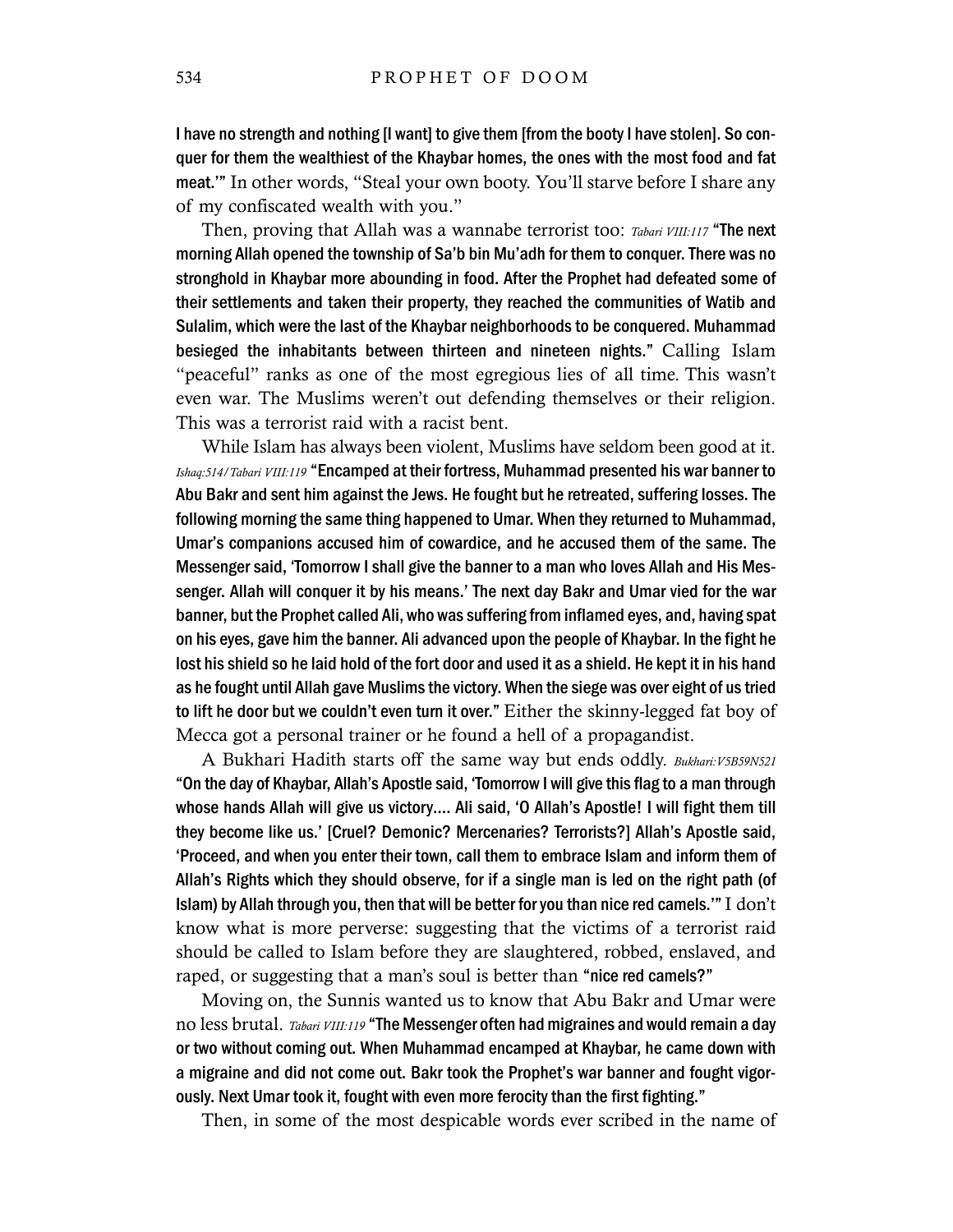religion: *Tabari VIII:121/Ishaq:515* "Ali struck the Jew with a swift blow that split his helmet, neck protector, and head, landing in his rear teeth. And the Muslims entered the city. Muhammad conquered Qamus, the [Jewish] neighborhood of Abi Huqayq. Safiyah bt. Huyayy was brought to him, and another woman with her. Bilal led them past some of the Jews we had slain including the woman's dead husband. When she saw them, the woman with Safiyah cried out, slapped her face, and poured dust on her head. When Allah's Prophet saw her, he said, 'Take this she-devil away from me!'" Grieving for those who had been butchered as a result of Islam was beyond Muhammad. This woman cried as she was dragged past the mutilated corpses of her family and friends. Yet the man who had led the terrorist raid so that he could steal their possessions called the victim a "devil."

I dare say that when you began this journey you did not expect Islam to be this bad. This is a special kind of evil. Muhammad terrorized, plundered, and murdered while professing to be God's Messenger. That, in my opinion, made him the most wretched man to have ever lived.

Yes, I know that the Crusades and Inquisition were brutal, and that Protestantism was born out of a lust for power, sex, and money, but it's not the same—not even remotely. The clerics and kings that conspired together to control their subjects, hid the Bible and perverted its message. They were misguided hypocrites who used religion to satiate their own cravings. Muhammad, by contrast, claimed to speak for God. He didn't corrupt Islam—he made Islam as perverted as the spirit that possessed him.

Therefore, Muhammad's legacy haunts us today. It pains me beyond words to look into the eyes of a Muslim woman or child trapped in Islam. There is almost no way to reach them. And if this tortures my soul, what must it do to our Creator? Islam, the curse of Muhammad, has damned over two billion men and women. It has left nothing but death and destruction, poverty and despair, persecution and indoctrination, terror and deceit in its wake. Muhammad was the Prophet of Doom.

This beast of a man was now totally out of control. *Tabari VIII:122/Ishaq:515* "Muhammad commanded that Safiyah should be kept behind him and he threw his cloak over her. Thus the Muslims knew that he had chosen her for himself."

Moving on with the saga of the only "religion" to be born in a milieu of grotesque immorality, piracy, and terror we are about to add torture to its list of hate crimes. *Tabari VIII:122/Ishaq:515* "Abi Huqayq [Safiyah's father] held the treasure of the Nadir [the second Jewish tribe Muhammad exiled from Yathrib]. He was brought to Allah's Messenger, and he questioned him. But Huqayq denied knowing where it was. So the Prophet questioned other Jews. One said, 'I have seen Kinanah [Safiyah's husband] walk around a ruin.' Muhammad had Kinanah brought to him and said, 'Do you know that if we find it, I shall kill you.' 'Yes,' Kinanah answered." This was Muhammad's second assault on the Nadir. He had stolen their homes, businesses, and land the year after he banished the Qaynuqa, a year before he slaughtered the Qurayza. All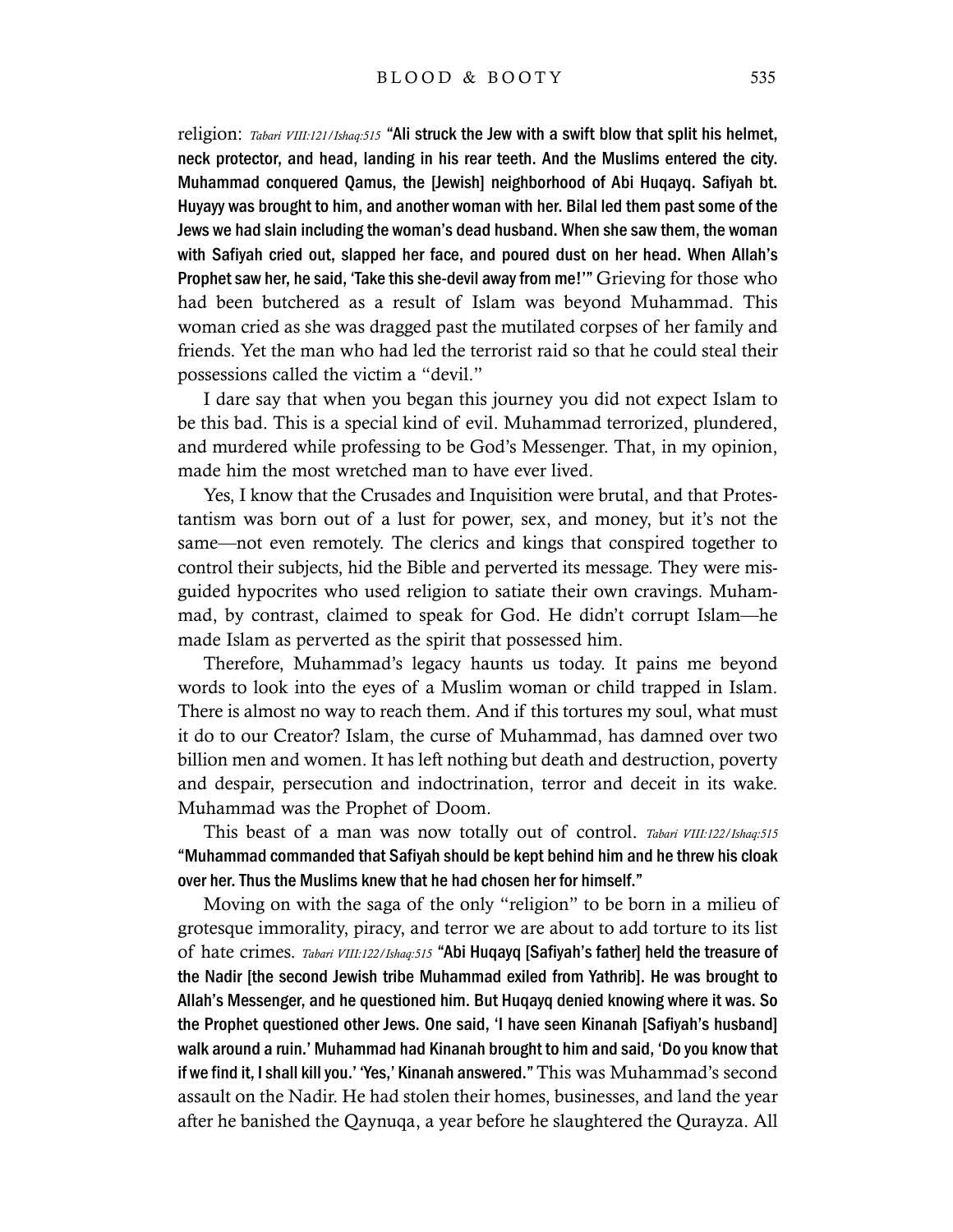the Nadir had left was what they had been able to carry on their backs.

And remember, this accounting of events is from the Islamic Hadith. There is no other source of information from which a different impression may be drawn. Not a word concerning this man's life or deeds was chronicled within 250 years of his death apart from these books. Therefore, the Muhammad of Islam, the first Muslims, and the formation of the religion are just as you are seeing them here. Alternate theories have nothing to stand on.

With each act of violence, Islam's lone prophet became more gluttonous, callous, heinous, and ultimately, insane. *Tabari VIII:122/Ishaq:515* "The Prophet commanded that the ruin should be dug up. Some treasure was extracted from it. Then Muhammad asked Kinanah for the rest. He refused to surrender it; so Allah's Messenger gave orders concerning him to Zubayr, saying, 'Torture him until you root out and extract what he has. So Zubayr kindled a fire on Kinanah's chest, twirling it with his firestick until Kinanah was near death. Then the Messenger gave him to Maslamah, who beheaded him."

Torturing a man whose home and property he had stolen twice, and whose wife he was about to rape, demoted Muhammad from a bloodthirsty terrorist and pirate to a demonic sadist. Anyone who promotes Muhammad's verbal diarrhea as scripture, Muhammad's life as exemplary, or Muhammad's war manifesto as a peaceful religion, is no better than the degenerate who began it all simply to satiate his cravings.

It's time we shed our ignorance, and admit the truth about Islam. Three score and three years ago, Pearl Harbor was a wakeup call. America correctly identified the enemy and declared war on Imperial Japan and Nazi Germany. Had the nation, in the aftermath of the September  $11<sup>th</sup>$  bombings of New York and Washington, protected its citizens by declaring war on fundamental Islam for having perpetrated that attack, the world would have been safer today. By defending ourselves intelligently against those who attacked us, the legal context for rebuking the hateful and violent religotic of Islam would have been established, as well as the ability to legally silence the deadly doctrine's most vocal advocates.

Under those circumstances, anyone guilty of seducing lost souls, be it in the media, madras or mosque, into the clutches of this poligious dogma could have been identified and punished. Ignoring Islam and going after al-Qaeda is akin to targeting Hitler's S.S. instead of Nazism, or targeting Kamikazes instead of the belief system that turned them into suicidal killing machines. If we continue to fight the symptoms of this disease, like the fascist Baath party in Iraq and organizations like al-Qaeda, the real villain—Islam—will manufacture more terrorists than the world can endure. And while I do not advocate murder, the most compassionate thing we could do is to silence, sideline, and defang Islamic clerics and warlords in the context of a justifiable defensive campaign to prevent them from sending thousands, if not millions, to their doom.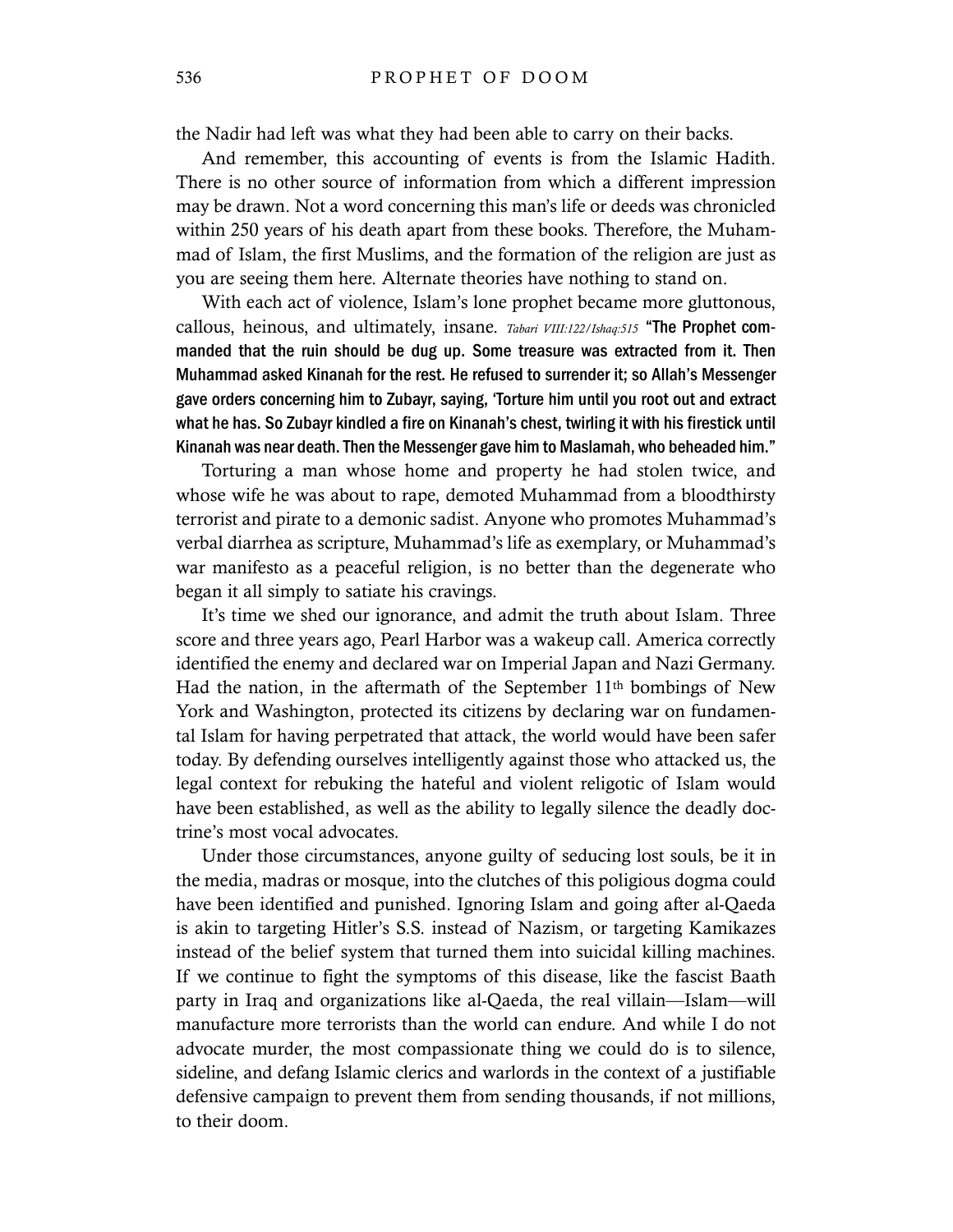*Tabari VIII:123/Ishaq:515* "Allah's Apostle besieged the final [Jewish] community of Khaybar until they could hold out no longer. Finally, when they were certain that they would perish, they asked Muhammad to banish them and spare their lives, which he did. The Prophet took possession of all their property." Before you look at this as an act of mercy, allowing people to live that he had nearly starved to death, you should know it was really economics. By getting the Jews to surrender, Muhammad claimed the entire spoil for himself.

*Ishaq:515* "When the people of Fadak heard of what had happened, they sent word to the Messenger, asking him to banish them and spare their lives, saying they too would leave him their property. When the people of Khaybar surrendered on these conditions, the survivors asked Muhammad to employ them on their farms for a half share of whatever they produced. They said, 'We know more about farming [seeing that you are terrorists and all].' So Muhammad made peace with them for a half share, provided that: 'If we want to expel you, we may.' He made a similar arrangement with Fadak. So Khaybar became the prey of the Muslims, while Fadak belonged exclusively to the Messenger of Allah, becoming his personal property, because the Muslims had not attacked its people with cavalry." "Prey" is an apt description of what the Jews were to the first Muslims.

And it was to be a never-ending assault. *Bukhari:V4B53N380* "Umar expelled all the Jews and Christians from Arabia. Allah's Apostle after conquering Khaybar thought of expelling the Jews from the land which, after he conquered it, belonged to Allah, Allah's Apostle and the Muslims. But the Jews requested Allah's Apostle to leave them there on the condition that they would do the labor and get half of the fruits (the land would yield). Allah's Apostle said, 'We shall keep you on these terms as long as we wish.' Thus they stayed till the time of Umar's Caliphate when he expelled them."

I recognize that this is hard to believe. It's so inconsistent with our popular view of prophets and religions. Yet the bloodied and broken bodies of the Khaybar Jews, like the Qurayza before them, reveal what Islam does to men. Pure, fundamental, original, and uncorrupted Islam turned men into terrorists. They became as immoral as the beast who seduced them.

As additional proof, I offer one of the most startling Hadith in Islam: *Bukhari:V4B52N143* "The Prophet told an Ansar, 'Choose one of your slave boys to serve me in my expedition to Khaybar.' So, he chose me, even though I was just nearing puberty. I served Muhammad when he stopped to rest. I heard him saying repeatedly, 'Allah! I seek refuge with you from distress and sorrow, from helplessness and laziness, from miserliness and cowardice, from being heavily in debt and from being overcome by men.'" This was how Muhammad saw himself, and in fact, it was what he had become.

Muhammad was stressed, helpless, and lazy. He was a miser. Never having actually earned a dime in his life, Muhammad had no way to value capital or labor. He was always in debt, no matter how much he stole. The economic plight of the Islamic world is a direct result of Muhammad's unwillingness to engage in honest work. It is why the Islamic nations remain the world's least productive. In fact, Muslims as a whole are destructive economically, stifling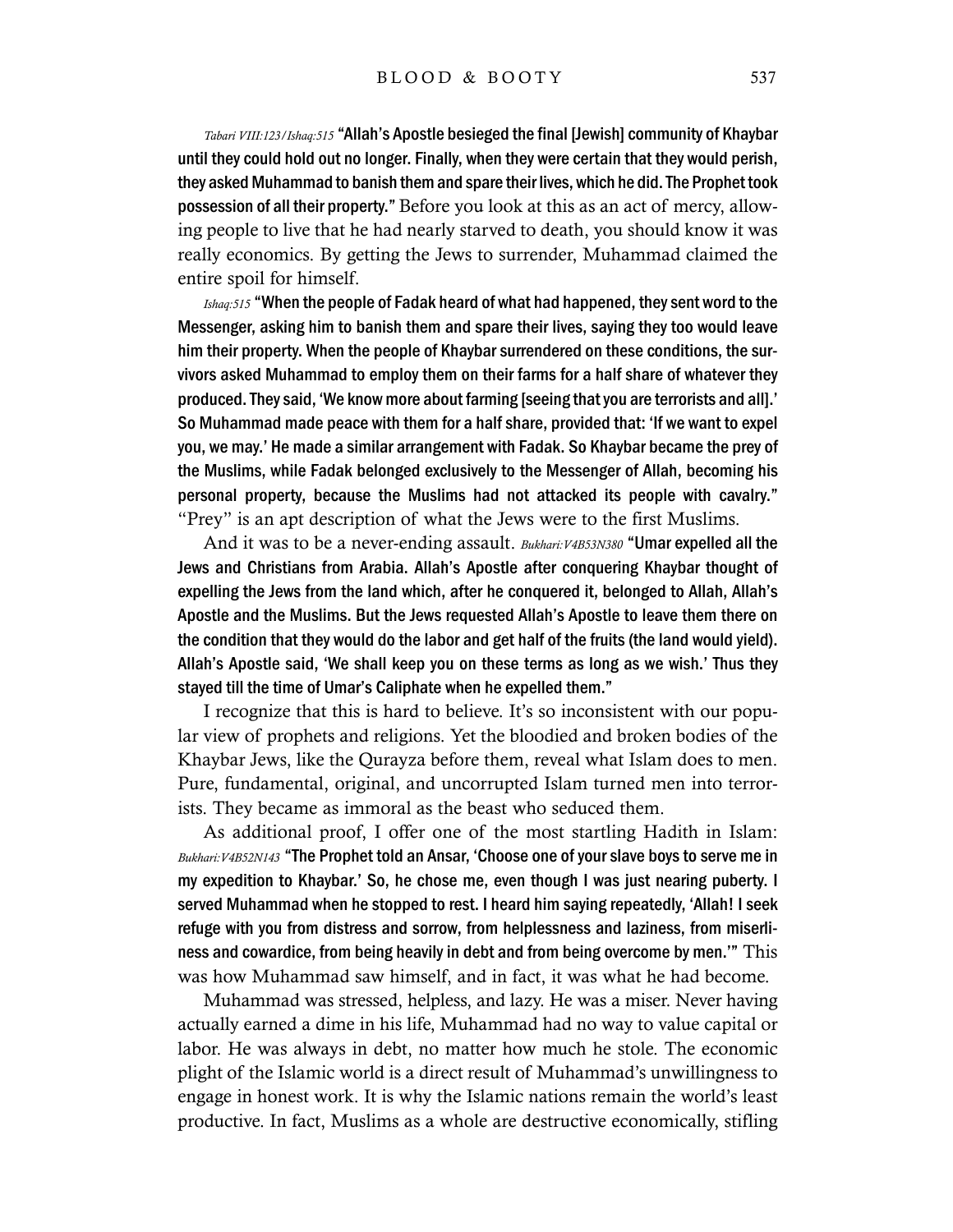far more commerce than they inspire.

And that's because their leader was a pirate. Islam was financed by stolen booty and the slave trade. As parasites, they survived by sucking every productive host within a camel's ride dry. The Bedouins of Arabia were poor, and while the Jews were a tasty treat, Islam would soon sink its fangs into a more plentiful prey. Within a year, Muhammad would attack the Byzantines. Within three, his Companions would subdue Arabia in the War of Compulsion, taxing everyone. Within a decade the first Muslims would conquer Yemen, Persia, Egypt, Syria, and Judea. Within a century, the sword of Islam would be wielded above the necks of millions. And it was all for money. They plundered and raped to be sure, but their principle tools were the zakat and jizyah taxes, which they imposed on all people rich and poor.

But most of all, Muhammad was coward, as are all Islamic imams today. They are ever ready to send others to their death, but never willing to fight themselves. They corrupt boys with promises of virginal rewards while they remain in the comfort and safety of mosque and madrasa. Like most loudmouthed bullies, Muhammad, and those who followed him, found pleasure in tormenting the defenseless.

And with each passing day it became evident that Muhammad had lost control of himself, and that he was "overcome by men." The Medina surahs have been fixated on attacking deserters. Orders to submit and obey dominate his final revelations. As men sought freedom and peace, Muhammad reacted by becoming more dictatorial and warlike. As a result, Islamic nations are the least-free places on earth. In the land of submission there are no true democracies, no freedom of religion, of the press, of speech, or travel. One billion Muslims struggle to survive in countries brutalized by tyrants and dictators. And it's not hard to see why. The first Muslims emulated their warlord, becoming increasingly belligerent, callous, and brutal.

So, that leads us to a very unattractive place. As a direct result of Muhammad's personal failings the Islamic world is devoid of everything civilized people hold dear. Muslims wallow in poverty. Life isn't worth living. They have no freedom of speech or religion. With the educational process focused on Qur'anic studies, Muslims are among the most poorly educated and most indoctrinated people on earth. Following the example of a perverted sexist, Muslim men abuse women. And they are violent. Twenty percent of the world's population is responsible for ninety percent of the planet's upheaval terror and war. If only twenty percent of Muslims are "good" ones, then Islam makes them 2000% more violent than the rest of us. Frankly, I don't see any benefit to any of this. Islam is a liability the world could easily do without.

In the "Prologue" I shared a pair of quotes from Islamic scholars. This might be a good time to review them in context of what we have learned. What may have once seemed extreme will now appear understated. Here is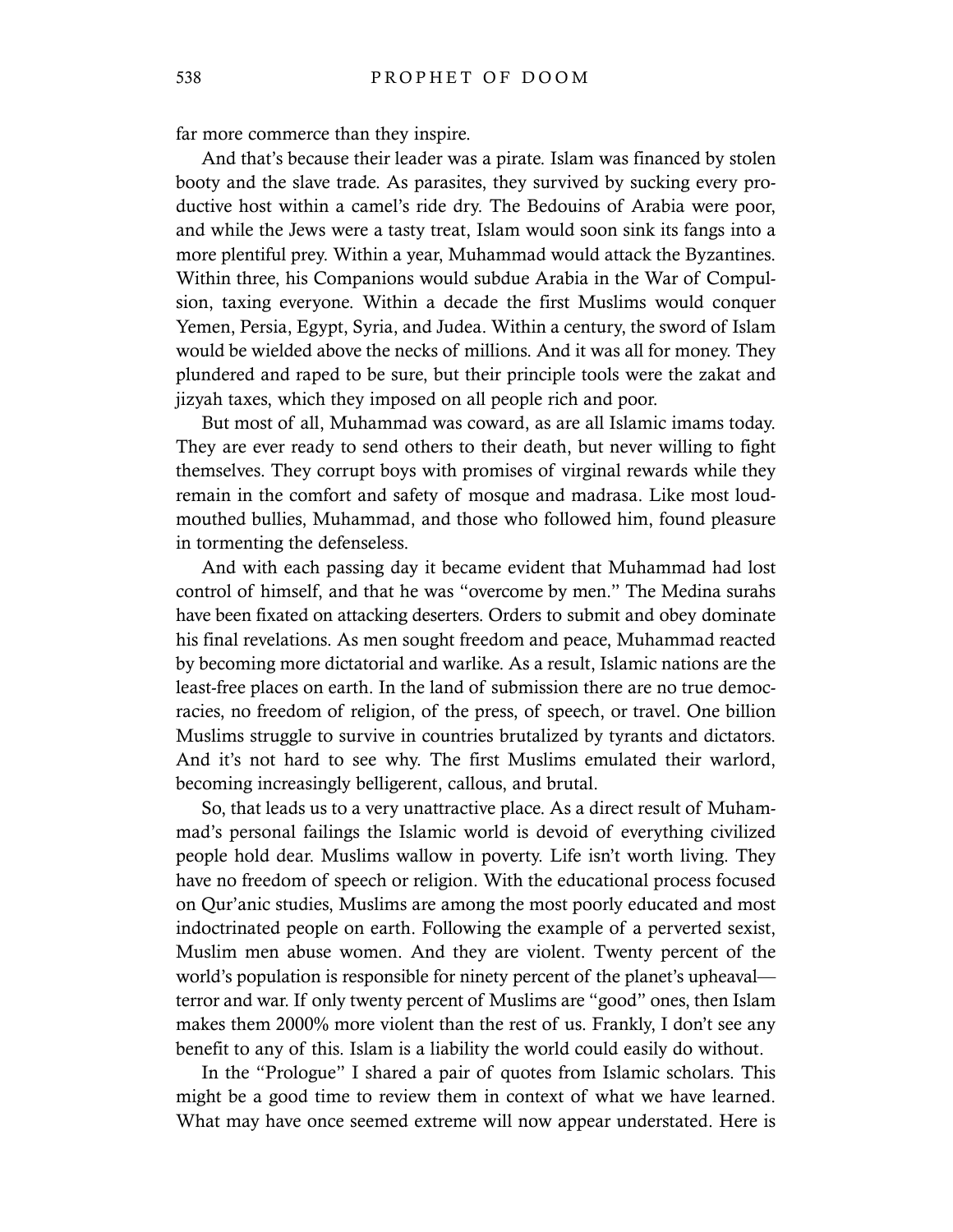what Dr. D.S. Margoliouth had to say: "The character attributed to Muhammad in the biography of Ibn Ishaq is exceedingly unfavorable. In order to gain his ends Muhammad recoils from no expedient, and he approves of similar unscrupulousness on the part of his adherents, when exercised in his interest… He organizes assassinations and wholesale massacres. His career as the tyrant of Medina is that of a robber chief whose political economy consists of securing and dividing plunder…. He is himself an unbridled libertine [morally and sexually unrestrained] and encourages the same passion in his followers. For whatever he does he is prepared to plead the express authorization of his deity. It is, however, impossible to find any Islamic religious doctrine which he is not prepared to abandon in order to secure a political end. At different points in his career he abandons the unity of God and his claim to the title of Prophet. This is a disagreeable picture for the founder of a religion, and it cannot be pleaded that it is a picture drawn by an enemy."

Renan wrote: "Muslims were the first victims of Islam. Many times I have observed that fanaticism comes from a small number of dangerous men who maintain others in the practice of this religion by terror. To liberate the Muslim from his religion is the best service that one can render him."

@ = A 0

Considering the nature of their prophet, it should be no surprise that the Islamic world is such a mess. *Bukhari:V4B52N143 /V5B59N523* "When we reached Khaybar, Muhammad said that Allah had enabled him to conquer them. It was then that the beauty of Safiyah was described to him. Her husband had been killed [actually brutalized], so Allah's Apostle selected her for himself. He took her along with him till we reached a place called Sad where her menses were over and he took her for his wife, consummating his marriage to her, and forcing her to wear the veil.'"

*Bukhari:V5B59N524* "The Muslims said among themselves, 'Will Safiyah be one of the Prophet's wives or just a lady captive and one of his possessions?'" Muhammad was guilty of every sex crime known to man: pedophilia, incest, rape, polygamy, adultery, womanizing, fornication, sexism, and abetting prostitution. Worst of all, he rewarded his mercenaries by dividing captured young girls among them. It's little wonder his Qur'anic paradise was so perverted.

The Sira reports: *Ishaq:517* "When the Apostle married [using a word designed to convey the nature of a moral and loving relationship to this situation is repulsive] Safiyah on his way out of town, she was beautified and combed, putting her in a fitting state for the Messenger. The Apostle passed the night with her in his tent. Abu Ayyub, girt with his sword, guarded the Apostle, going round the tent until he saw him emerge in the morning. Abu said, 'I was afraid for you with this woman for you have killed her father, her husband, and her people." As an interesting aside, Safi*yah*, like the Jewish Juwayri*yah* (the sex slave before her), bore the identity of her God in her name.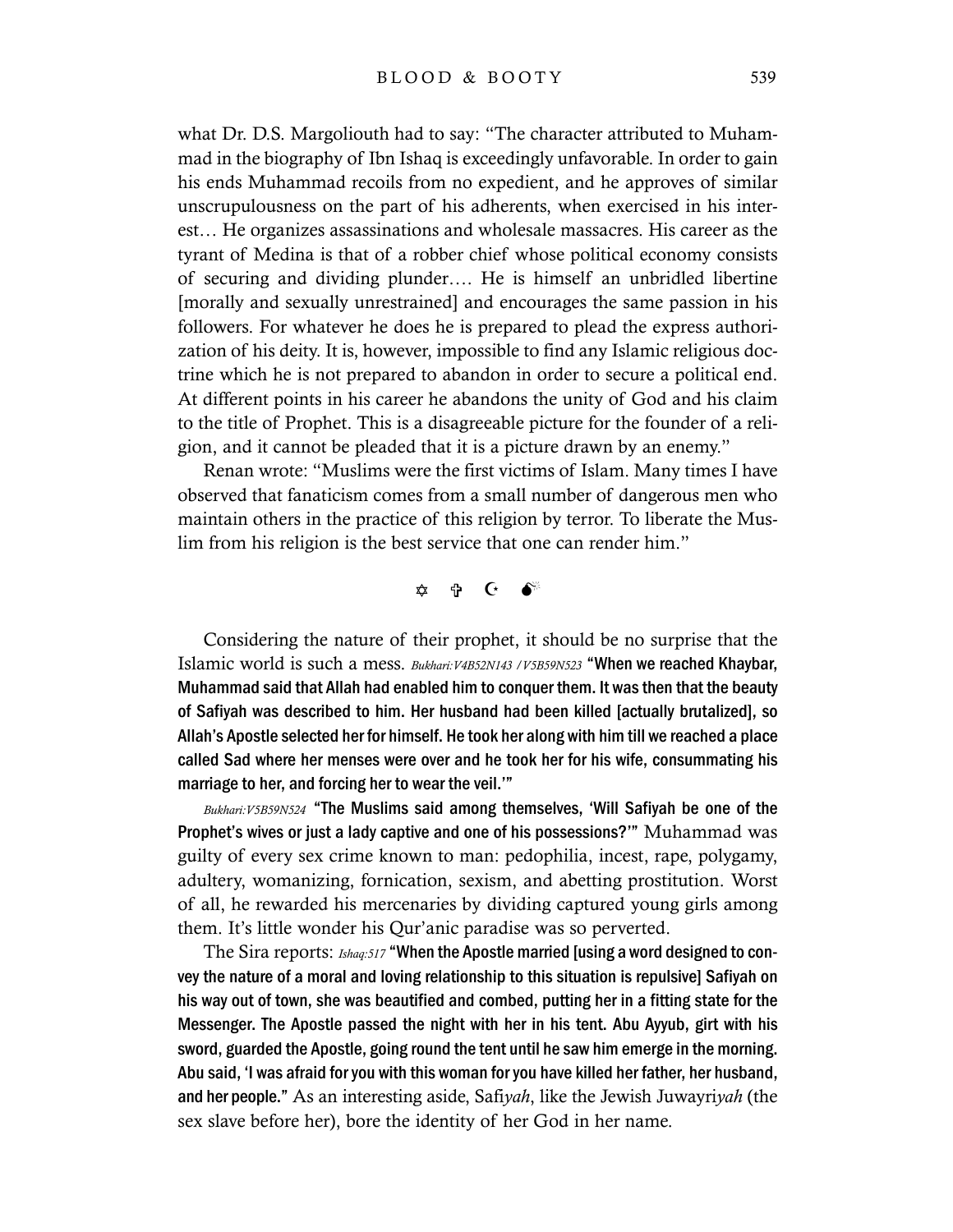Imagine for a moment, being Safiyah. You awaken one morning to find a gang of godless pirates prowling the outskirts of your town. After rattling their sabers, you witness thousands of them performing a prostration "prayer." You recognize them, for they are the same men who threw you out of your home in Yathrib. Their bone-chilling shouts of "Allahu Akbar" pierce your soul. Before you can run, the mercenaries swarm at you from every direction. They continue to howl as one thrusts a sword into your father's flesh; they torture your husband, building a fire on his chest, ultimately decapitating him. They murder your brothers. Then they shackle your cousins, hauling them away to become sex slaves. They ransack your home and strip the clothes off your family as they lay dying, all in a frenzied quest for booty.

Hiding behind a door, you're terrified. Then it happens. One of the Muslims spots you; a crazed demonic lust explodes on his face. He knocks you down, pressing his knee against your back while he ties your hands to your neck. You can hardly breathe. It's the worst moment of your life. The filthy, lice-ridden militant fondles you, dragging you past the bloodied bodies of your neighbors; you want to cry, to scream, but nothing comes out.

Then you see Muhammad, the man you've grown to hate, the repulsive sixty-year-old animal responsible for this horror. He claims you as his "prize," tossing his cloak over your head. His words, his very presence, make your skin crawl. But as his slave you are helpless. He strips you of whatever little dignity you have left. Then he conquers your body just as he ravaged your people.

Now, consider the insanity of a man who claimed to be "the Messenger of God" raping a woman whose town he had terrorized, savaged, plundered, and enslaved. How could a man claim to be a "prophet" and yet be so demonic and sadistic, he would force a woman to have sex with him whose husband he had tortured and then beheaded, whose father he had assassinated, and whose cousins he had "given in trade" to one of his militants so that he might possess her?

The problem with Muhammad isn't that he was the most vile man who ever lived; it's his legacy. He perpetrated these heinous crimes while claiming to be "the best example," "the ideal role model," an Apostle speaking on behalf of God. This demented criminal established a new religion that has damned the souls of over two billion people; he inspired terrorism, and his legacy has led the world to the brink of global war.

I do not know if any part of the following is accurate. However, if there is an element of truth, it was too little, too late. Every Jewish settlement within Muhammad's reach had already been terrorized and plundered. *Bukhari:V5B59N551* "When Khaybar was conquered, a sheep containing poison, was given as a present to Allah's Apostle" *Tabari VIII:123/Ishaq:516* "When the Messenger rested from his labor [which says that terrorism and piracy were his chosen occupation], Zaynab, the wife of Sallam, served him a roast sheep. She had asked what part Muhammad liked best and was told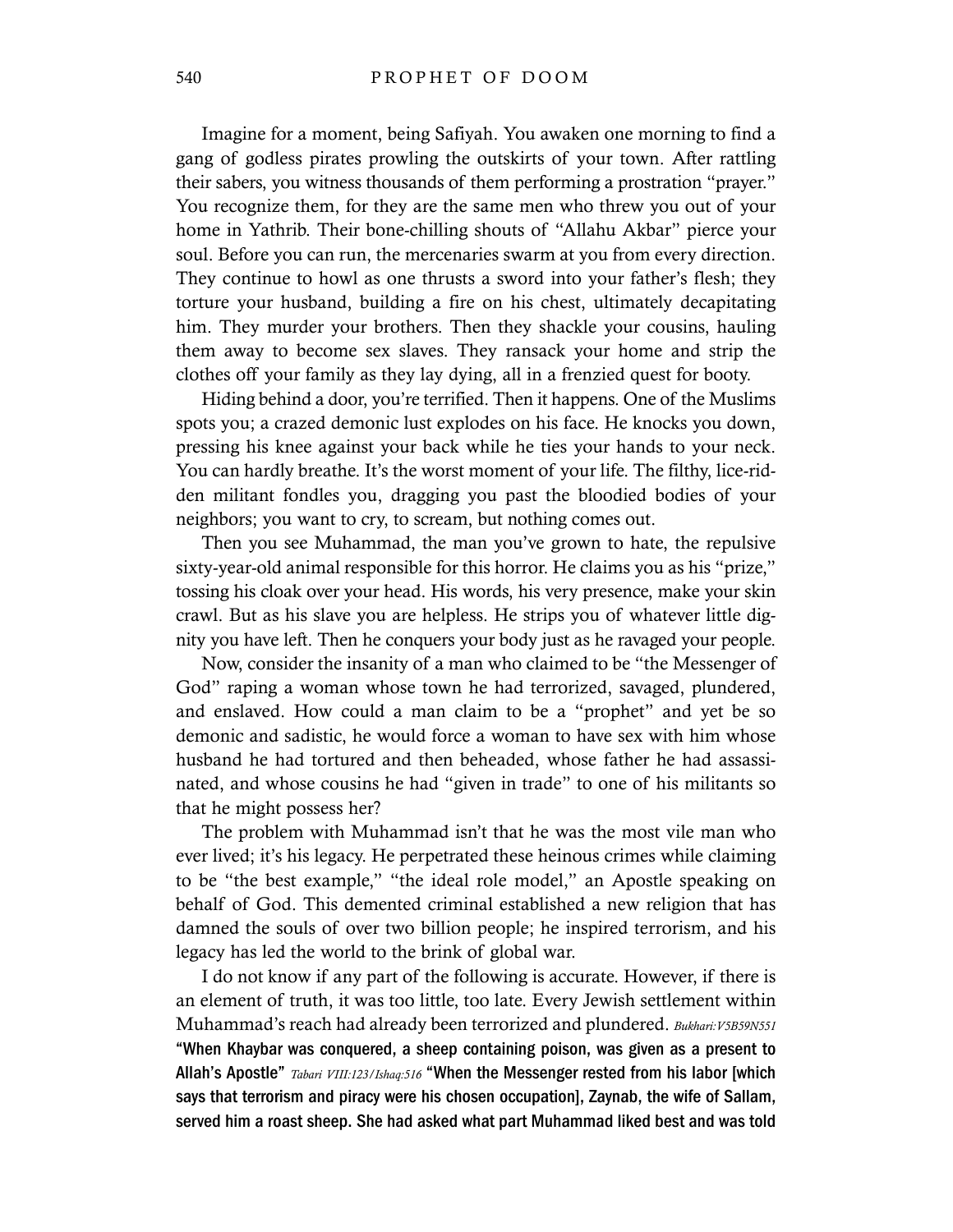that it was the shoulder and foreleg. So she loaded it with poison, also poisoning the rest. Then she placed it before him. He took the foreleg and chewed it, but he did not swallow. With him was Bishr, who, like the Prophet, took some, but he swallowed it. The Prophet spat out the lamb saying, 'This bone informs me that it has been poisoned.'"

Talking bones and a gluttonous man spitting out his favorite celebratory meal are a little farfetched. But there was a reason for including the story. The cook was a Jew. The tale was concocted to infer that Khaybar deserved to be sacked. No one had bothered to provide any justification for the initial attack.

"Muhammad summoned the woman, and she confessed. He asked, 'What led you to do this?'" This goon claimed he was a prophet, and yet he couldn't figure this one out. Good grief. It's like Hitler asking a Polish Jew why he wanted him dead. "She said, 'You know full well what you have done to my people.'" It was as if Muhammad was surprised when folks were upset with his terrorist tactics. Caught up in his make-believe world, he had lost all sense of reality.

This next Hadith is mindless propaganda. *Tabari VIII:124/Ishaq:516* "The Messenger, during the illness from which he died, said to Bishr 's mother, 'Umm, at this very moment I feel my aorta being severed because of the food I ate with your son at Khaybar.'" Sure, that makes perfect sense. The poison he spit out years before killed him. "The Muslims believed that in addition to the honor of prophethood, the Messenger died a martyr.'" Well, at least we know the reason for this sorry tale. Muslims who don't die martyrs have no chance of paradise. The cowardly terrorist needed to miscast his personal history to die a worthy death.

*Tabari VIII:124/Ishaq:516/Bukhari:V5B59N541* "Having finished with Khaybar, the Apostle went to Wadi Qura and besieged its people for a while. Then we headed back to Medina, halting at Qura toward sunset. With Muhammad was a slave lad of his whom Rifa'ah had given him. Suddenly, as we were setting down the saddle of the Prophet, a stray arrow came and hit the slave boy, killing him. We congratulated him, saying, 'May he enjoy Paradise!' But Allah's Apostle said, 'Certainly not! The sheet of cloth on his back is now being burnt on him in the Hell Fire!' He pilfered it from the booty of the Muslims following the Khaybar raid before it was duly distributed." You apparently aren't allowed to steal anything that's already been stolen.

And there's a significant conflict between Muhammad's personal example and the rallying cry of the Nation of Islam as they lure African Americans into their ranks. Muhammad not only enslaved people and built Islam on money "earned" selling people into bondage, he himself owned slaves. Boys were personal servants and girls were for personal services.

A poem recited this day proclaims: *Ishaq:517* "Khaybar was stormed by the Apostle's squadron, fully armed, powerful, and strong. It brought certain humiliation with Muslim men in its midst. We attacked and they met their doom. Muhammad conquered the Jews in fighting that day as they opened their eyes to our dust." It's hardly sermon material.

But sadly, imams have been preaching the following message for far too long: *Ishaq:518* "Masud was one of those who found martyrdom at Khaybar. Muhammad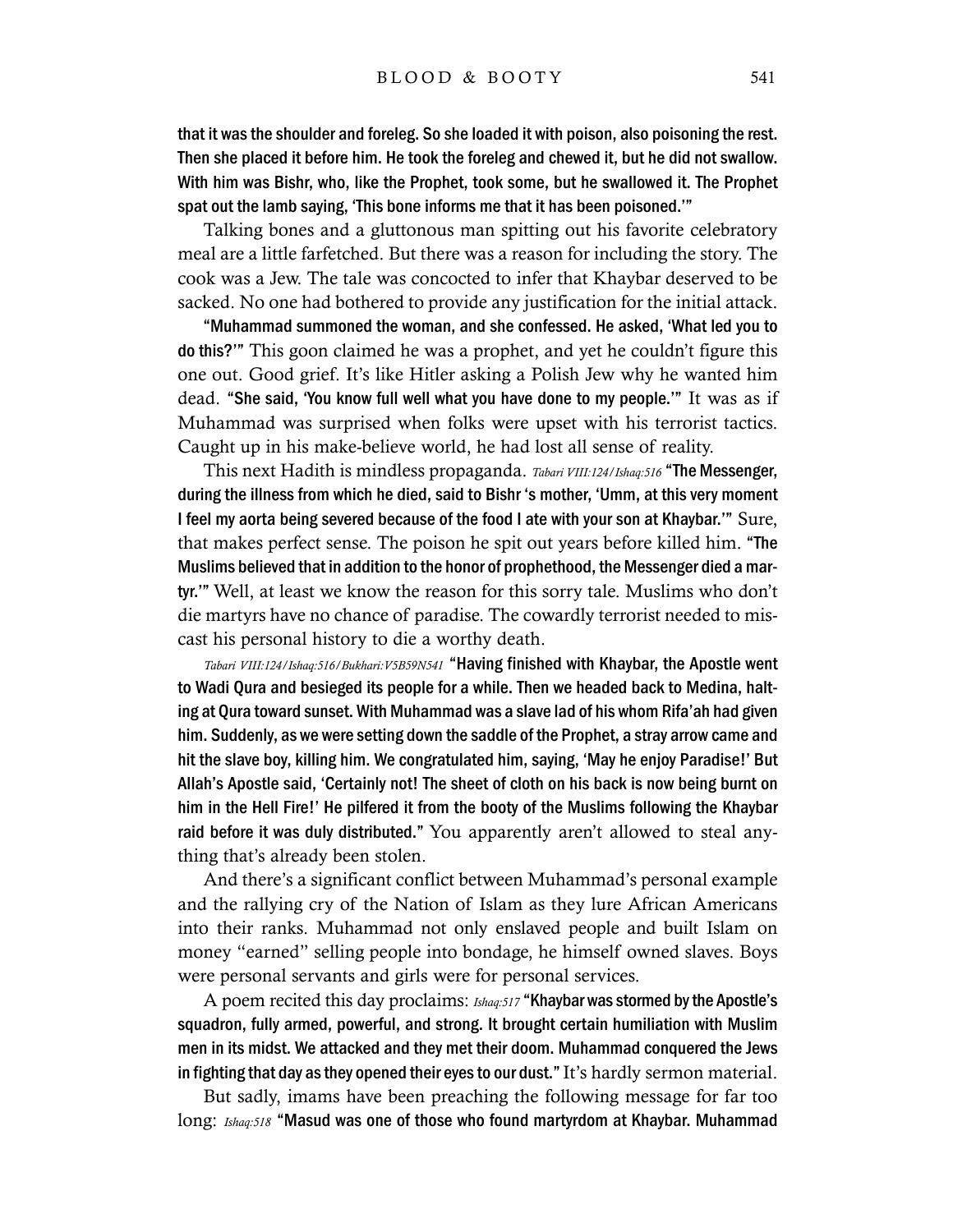said, 'He has with him now his two dark-eyed virgins. When a martyr is slain, his two virgins pet him, wiping the dust from his face. They say, "May Allah throw dust on the face of the man who did this to you, and slay him who slew you!"'" It's the antithesis of Christ's: "Love your enemies."

In the next installment of Islamic scripture, a Muslim deceives the Quraysh to collect his belongings. What's interesting is that Muhammad gave him permission to lie and disavow Islam for money. *Ishaq:519* "Hajjaj said to the Apostle, 'I have money scattered among the Meccan merchants, so give me permission to go and get it.' Having got Muhammad's permission, he said, 'I must tell lies.' The Apostle said, 'Tell them.'" Muhammad didn't heed Yahweh's command not to bear false witness. This prophet spit on the Ten Commandments. As a result, the Islamic world cannot build a productive economy or develop a stable democracy. The currency for both is trust. The spirit of deceit still haunts Muslims.

The division of the "Spoils of Khaybar" was so important to the formation of Islam that both Ishaq and Tabari dedicate entire sections to it. One line in particular reveals Muhammad's motivation for attacking the Jews. *Tabari VIII:128* "Khaybar was divided among the people who had been at Hudaybiyah." Each time Muhammad's mercenaries got down on him, he plundered Jews. This was no exception. The prophet redeemed himself for having been disgraced at Hudaybiyah; he quieted his critics by sharing the booty from an easy kill. *Ishaq:521* "Khaybar was apportioned among the men of Hudaybiyah without regard to whether they were present at Khaybar or not. The spoil was divided into 1,800 shares."

This Ishaq Hadith reveals where the booty went. *Ishaq:521* "When the spoil of Khaybar was apportioned, the settlements of Shaqq and Nata were given to the Muslims while Katiba was divided into five sections: Allah's fifth [which Muhammad was custodian]; the Prophet's fifth; the share to the kindred [Muhammad's kin]; maintenance of the Prophet's wives [now there's an honest report]; and payment to the men who acted as intermediaries in the peace negotiation with Fadak [which enabled the Profit to confiscate the entire spoil]." Instead of a religious awakening, it was a repulsive accounting.

*Ishaq:522* "Then the Apostle distributed the booty between his relatives, his wives, and to other men and women. He gave his daughter Fatima 200 shares, Ali 100, Usama 250, Aisha 200, Bakr 100, Aqil ibn Abu Talib 140…. In the name of Allah, Ar-Rahman, Ar-Rahim—this is a memorandum of what Muhammad the Apostle of Allah gave his wives from the dates and wheat of Khaybar: 180 loads." The Hadith lists additional special favors and bequeaths but I'll spare you the gory details.

The first Islamic historian said, *Tabari VIII:130* "The Prophet conquered Khaybar by force after fighting. Khaybar was something that Allah gave as booty to His Messenger. He took one-fifth of it and divided the remainder among the Muslims. The inhabitants who surrendered did so on condition that they should be expelled." *Tabari VIII:129* "After the Messenger had finished with the Khaybar Jews, Allah cast terror into the hearts of the Jews in Fadak when they received news of what Allah had brought upon Khaybar. So they sent to Muhammad to make peace with him for a half share of Fadak's produce. Fadak became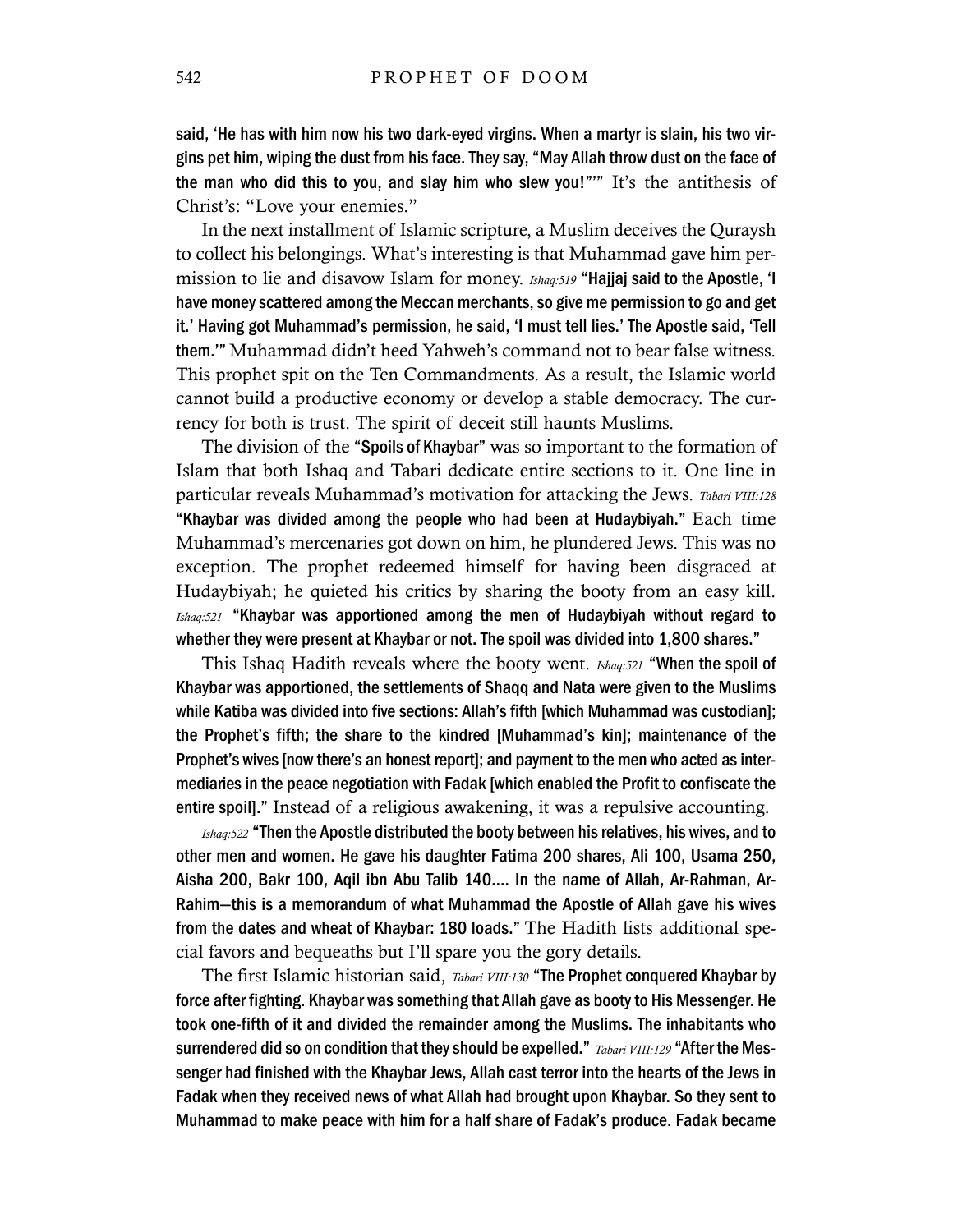the exclusive property of Allah's Messenger." Peace Islamic style means surrender. And surrender means giving Muhammad everything.

Continuing to impugn its claim of tolerance, the Islamic scripture reveals: *Tabari VIII:130* "The Messenger said during his final illness, 'Two religions cannot coexist in the Arabian Peninsula.' Umar investigated the matter, then sent to the Jews, saying: 'Allah has given permission for you to be expelled; for I have received word that the Prophet said that two religions cannot coexist in Arabia." *Ishaq:524* "We cannot accept the oaths of Jews. Their infidelity is so great they swear falsely."

Bukhari also chronicled the dispensation of stolen property. Here is a sampling: *Bukhari:V5B59N525* "While we were besieging Khaybar a person threw a leather container containing some fat and I ran to take it. Suddenly I looked behind, and behold! The Prophet was there. So I felt shy (to take it then)." *Bukhari:V5B59N537* "On the day of Khaybar, Allah's Apostle divided the war booty with the ratio of two shares for the horse and oneshare for the foot soldier." *Bukhari:V5B59N541* "When we conquered Khaybar, we gained neither gold nor silver as booty, but we gained cows, camels, goods and gardens." *Bukhari:V5B59N544* "Abu Huraira came to the Prophet and asked him for a share from the Khaybar booty. 'O Allah's Apostle! Do not give it to him. He is a strange guinea pig from Qadum Ad-Dan!' On that the Prophet said, 'O sit down!' and did not give him a share." *Bukhari:V5B59N547* "When Khaybar was conquered, we said, 'Now we will eat our fill of dates!'" There are many more, but you get the picture. Islam was a "religion" only in the sense that it became one man's license to steal from many.

Swimming in the blood and plunder of Khaybar didn't satisfy the sharks. Instead, Muhammad's militants went off on a feeding frenzy. *Tabari VIII:131* "Allah's Apostle sent Umar with thirty men against the rear of Hawazin. They traveled by night and hid by day. However, word reached Hawazin and they fled." *Tabari VIII:132* "According to Waqidi, a thirty-man raiding party led by Bahir went to the Banu Murrah. His companions were killed and he was carried away wounded with the dead. They returned to Medina." So… "The Messenger sent Abdallah al-Kalbi to the land of the Murrah. During the raid, Usamah and one of the Ansar killed Mirdas. When they overcame him, Usamah said, 'I testify that there is no god but Allah,' but we killed him anyway."

*Tabari VIII:133* "The raiding party led by Ghalib went to Abd Tha'labah. One of Muhammad's slaves, said, 'Prophet, I know where the Abd can be taken by surprise.' So Muhammad sent him with Ghalib and 130 men. They raided Abd, and drove off camels and sheep, bringing them back to Medina." Stealing sheep does not make one a shepherd.

Then: *Tabari VIII:133* "A raiding party led by Bahir went to Yumn. What prompted this raiding party was that Hussayl had been the guide of Muhammad at Khaybar, and he came before the Prophet. He claimed that the Ghatafan had been summoned to march against him. The Muslims went out and captured camels and sheep. A slave belonging to Uyaynah met them, and they killed him. Then they encountered Uyaynah's army which retreated."

So Muhammad returned to Mecca. *Tabari VIII:135/Ishaq:530* "When the Apostle returned from Khaybar he sent out raiding parties and expeditions before he made the hajj. When the Meccans heard of it they got out of the Muslims' way. Gathering at the door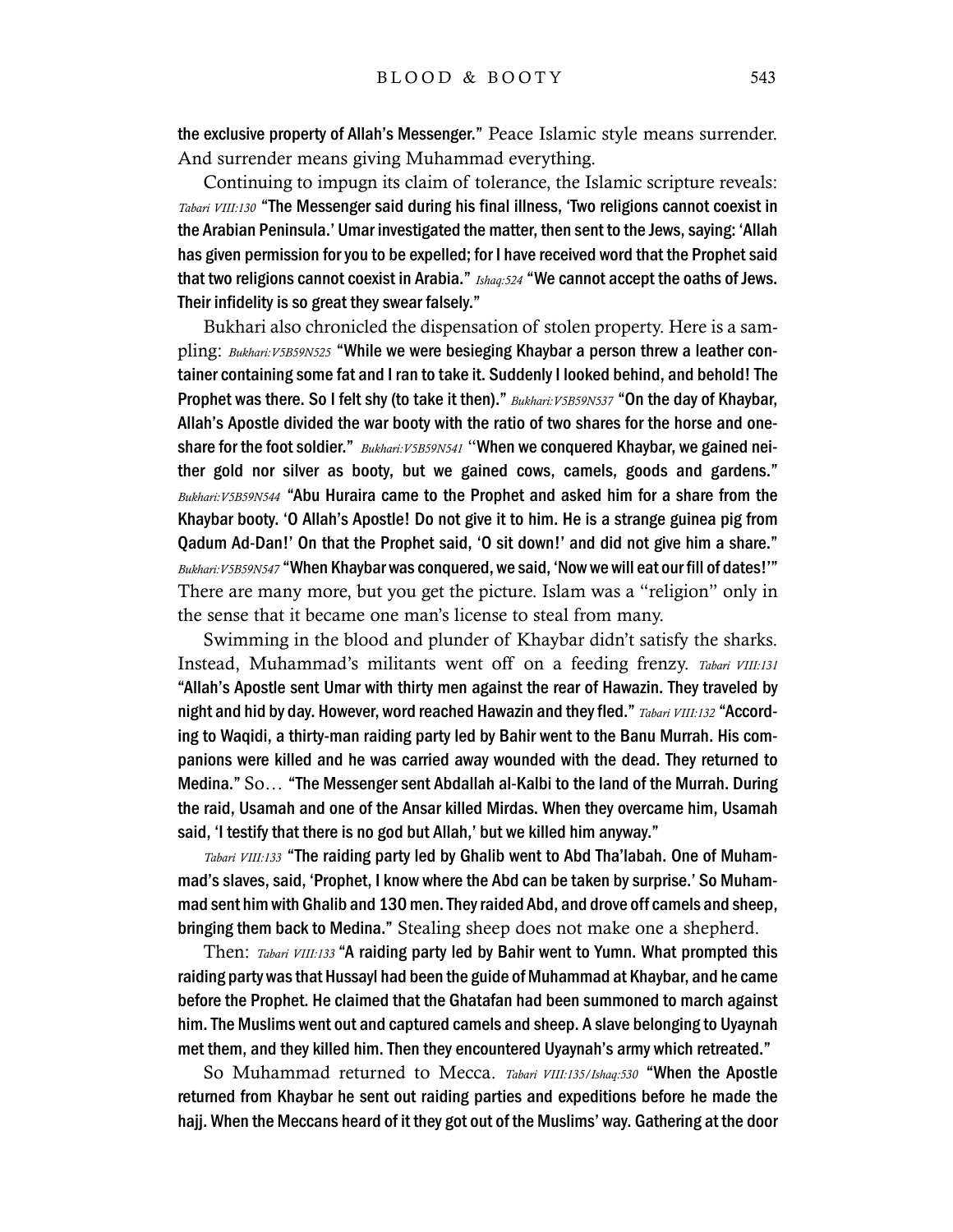of the assembly house to look at them, they said, 'Muhammad and his Companions are in poverty and misery; they are covetous and miserly.'" From the very beginning the Meccans understood Muhammad and Islam.

The warlord made a beeline for Allah's House. *Ishaq:530* "The Prophet stroked and kissed the Black Stone. Then he went out trotting around the Ka'aba as did his Companions. When the Temple concealed Muhammad from the Meccans and he had "istalama" (which means to embrace, stroke, and kiss) the southern corner of the Ka'aba, he walked to "istalama" the Black Stone a second time. Then he "harwala" (which means to trot or prance swinging the shoulders side to side in a gloating manner) similarly for three circumambulations. He walked the remainder of them. The Apostle only did this to show off in front of the Quraysh." It was so pagan and childish of him.

Muhammad not only kissed, fondled, and trotted around a Black Stone wedged into the wall of a pagan rock shrine replete with 360 other idols, he claimed this exhibition was Islamic "Sunnah." As such, the practice became obligatory Islamic ritual with the binding power of law. *Ishaq:531* "When the Prophet made his farewell pilgrimage he adhered to the practice making it required Sunnah to be carried out forever." While Muhammad had not yet stolen their town, he had usurped their idol and their religion.

A poem from that black day says: *Ishaq:530* "Get out of his way you infidel unbelievers. Every good thing goes with His Apostle. O Lord I believe in his word. We will fight you about its interpretations as we have fought you about its revelation with strokes that will remove heads from shoulders. And we will make enemies of friends." The Meccans were being told to get out of Muhammad's way and yet it was their town, their god, their shrine, and their religious scam. Muhammad's example, as communicated through the Hadith, is being called "good." That means terrorist raids, piracy, the slave trade, torture, assassinations, mass murder, deception, bribery and rape are all "good things" in Islam.

The line, "I believe in his word" can only be interpreted two ways, and both are bad. Either the Qur'an was comprised of Muhammad's words, as "his" isn't capitalized and follows a reference to the Apostle, or these Hadith are being acknowledged as "scripture"—words to be "believed."

The *means* Muslims said they would use to win the debate over Muhammad's interpretation of Qusayy's scam and his claim to have received Allah's revelations would be *swords*, not words. The religion was too foolish, and the first Muslims were too ruthless, to impose the doctrine any other way. Islam, properly deployed, severs heads and turns friends into enemies.

*Tabari VIII:138* "According to Waqidi, Muhammad carried arms, helmets, and spears. He led a hundred horses, appointing Bahir to be in charge of the weapons and Maslamah to be in charge of the horses. When the Quraysh received word of this, it frightened them. The Prophet said, 'Young or old, I have never been known but for keeping a promise. I do not want to bring in weapons against you, but the weapons will be close to me.'" So, which story is untrue? This Hadith says Muhammad never went back on a promise,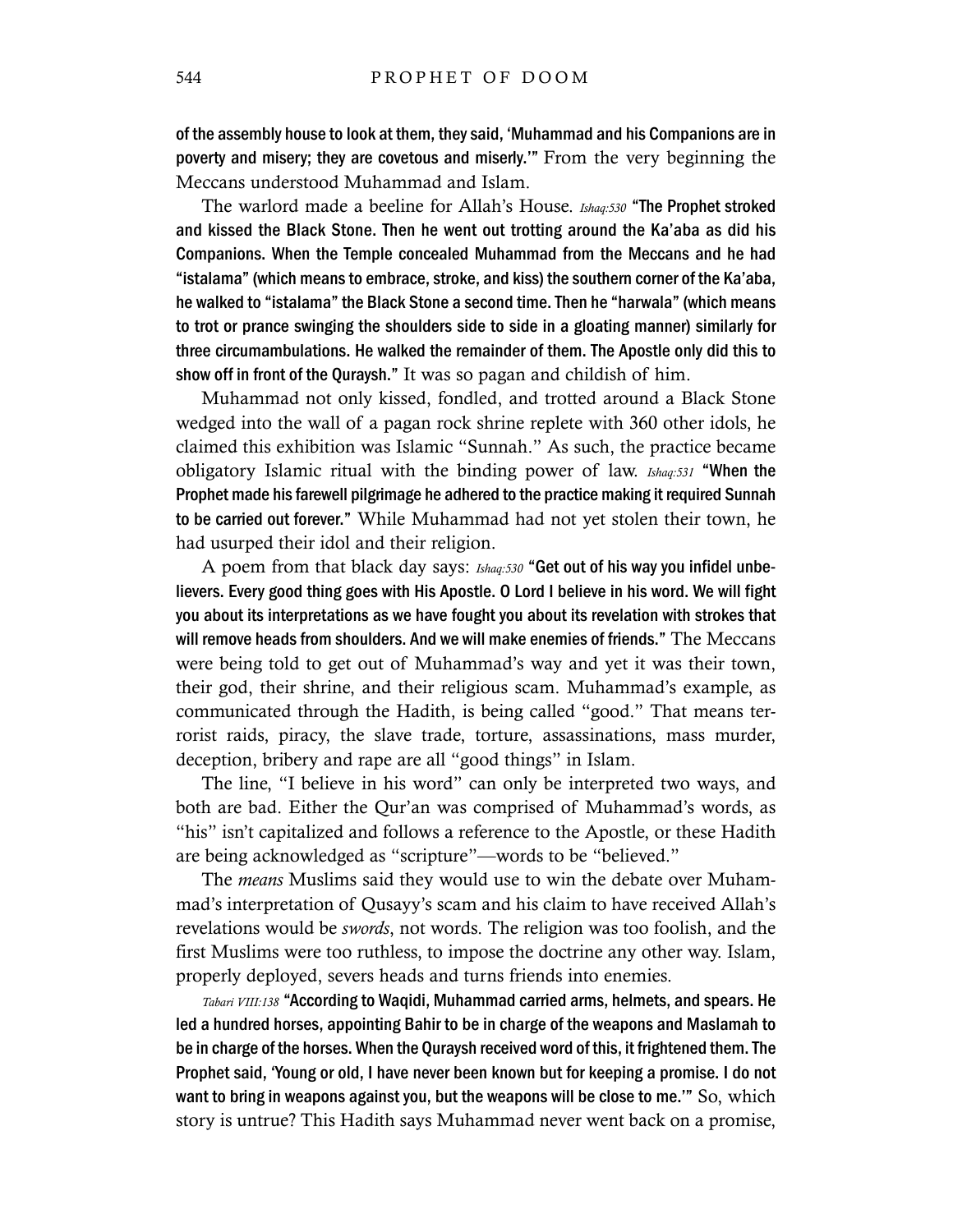but the Qur'an says: *009.003* "And an announcement from Allah and His Messenger to the people on the day of the Great Pilgrimage is that Allah and His Messenger dissolve treaty obligations with the Pagans." So who was lying: prophet, god, or both?

@ = A 0

I have saved the third installment of *Mien Kampf* for after the Khaybar raid because with it, Muhammad became Hitler's equal. He had now murdered and enslaved the majority of Arabian Jews, just as Hitler had murdered and enslaved the preponderance of European Jews. Following a peace treaty, Muhammad used negotiation and his war machine to turn Fadak and Khaybar into his own personal fiefdoms. In like fashion, Hitler parlayed the Munich treaty with Neville Chamberlain into the acquisition of Czechoslovakia and then to the rout of Poland.

But Muhammad and Hitler had more in common than just a demonstrated hatred for Jews and the willingness to use deceit and unprovoked violence. They are among a handful of men who founded their own religions. Hinduism didn't have a founder. And Buddha conceived a more enlightened way of life; *men* turned it into a religion. Abraham didn't have a religion, and Moses simply documented the Covenant between Yahweh and the Jewish people. As you know, the word "religion" doesn't even appear in the Hebrew Scriptures. Yahshua, the "founder" of Christianity, was *anti*-religious—saving his most heated words for the clerics of his day. So that leaves der prophet and der fuhrer. They established religions to serve their personal agendas. Their scriptures were little more than reflections of their flawed characters.

*Prophet of Doom* is dedicated to exposing Islam. Yet peering into Hitler's mind by examining *Mein Kampf,* enables us to understand Muhammad and Islam in ways that would otherwise be impossible. While their motives and characters were identical, Hitler had a vastly superior intellect and was a better writer than were either Muhammad or his god. He was also more direct and honest, baring his soul and scheme for all to see. Further, we know the consequence of ignoring *Mein Kampf*, and thus by implication, Islam. By equating the poligious doctrines it is my hope that the world will not suffer similarly.

Diving back in where we left off we discover that der fuhrer and der prophet were equally fixated on money—other peoples' money. They condemned financial transactions involving Jews. *Mein Kampf:426 "The Jew considers all money transactions as his own privilege, which he exploits ruthlessly. Manipulating money has become his monopoly—especially his usurious rates of interest…. It's a sign of open hatred, of his blood-sucking tyranny…a scourge of God."* Allah agrees: *Qur'an 004.160* "For the iniquity of the Jews We made unlawful for them certain things in that they hindered many from Allah's Way. They took usury, though they were forbidden; and they devoured men's wealth on false pretenses."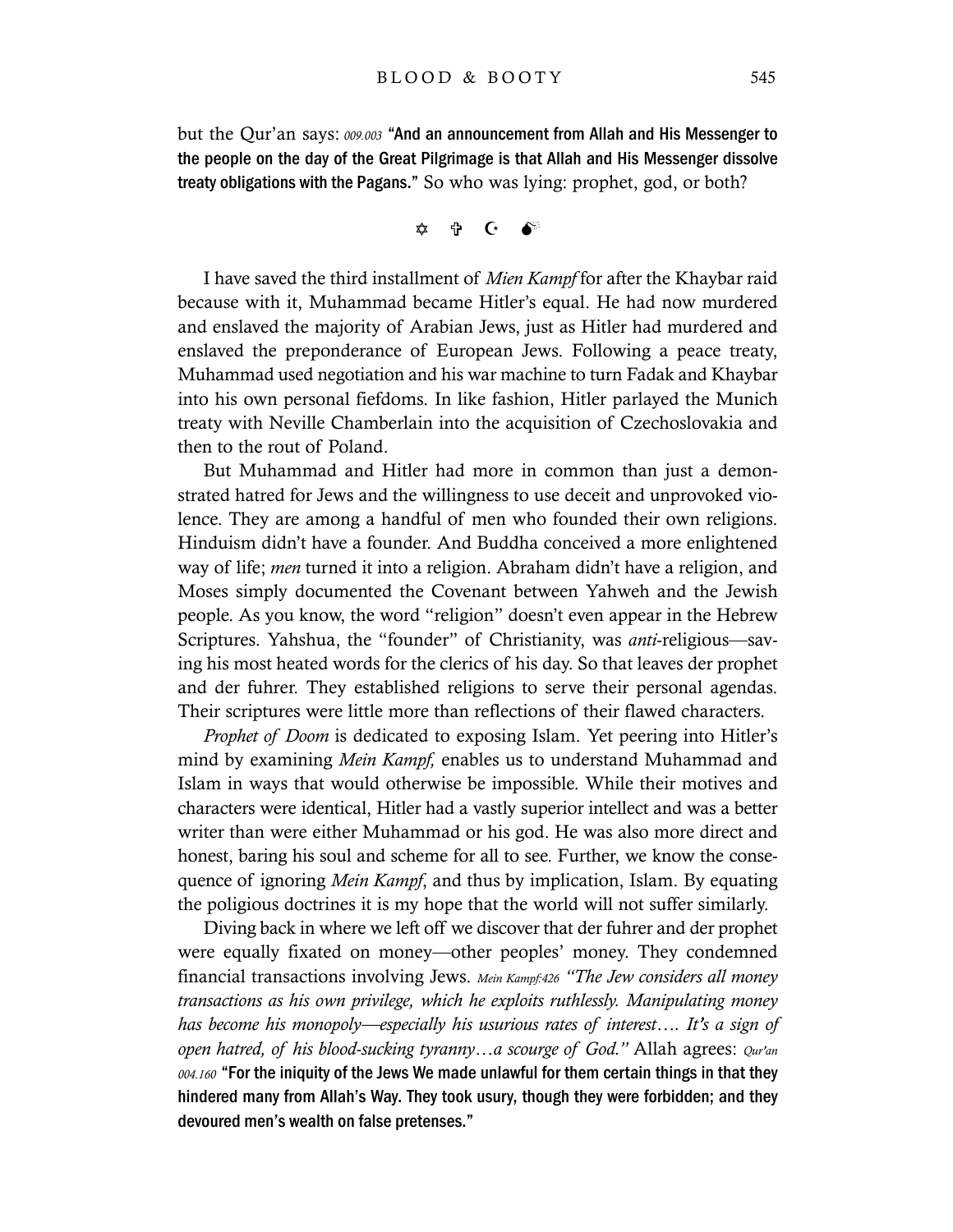Insecure men like Muhammad and Hitler crave praise as much as they do power, sex, and money. They attack anyone they perceive as successful, bringing them down to their level, as they are inwardly threatened by them. The Jews were productive, and thus had money. Empowered, the dictators simply took it from them, justifying their attacks by calling the Jews evil. Further, der fuhrer and der prophet were possessed by the same demonic spirit—a spirit that needed to silence the voice of Yahweh's chosen people.

My first book, *In the Company of Good and Evil,* was a treatise on insecurity. It demonstrated in a corporate setting, what this cancer does to men, organizations, and even nations, and why insecure people are the Devil's easiest prey. Muhammad's nature, his character, motives, deeds, and scripture can best be understood when we see how the abuse he suffered as a child caused this emotional vacuum. For ultimately, the reason Hitler's and Muhammad's lives and mantras were so similar is that they suffered from the same affliction.

Insecurity causes men to say paranoid things like: *Mein Kampf:427 "No persecution can deter Jews from exploiting mankind. Even if you expel a Jew he comes back again after a short time. So to prevent the Jew from this one must take the soil out of his usurious hand, making it illegal for him to own it."* And if that doesn't suffice, you can always march them into the marketplace of Medina and cut off their heads or into concentration camps and shower them with cyanide. The only "human" (and I use that term loosely), that rivaled Hitler in the theft of Jewish land, property, and lives was his mentor, Muhammad.

Insecure men are particularly adept at stealing what belongs to others. And they most always give their dastardly deeds a religious or moral spin. Their victims are verbally and physically abused. Speaking of the Jews, der fuhrer stole a page from the Qur'an: *Mein Kampf:428 "They are God's chastisement. The Jews have only received a thousandth the reward they deserve for the sins they have committed. They sold themselves to the Devil and landed in his domain. They are monsters who torture the beloved people to the point of despair. The Jew will be punished by Heaven." Qur'an 059.014* "The Jews are devoid of sense. There is a grievous punishment awaiting them. Satan tells them not to believe so they will end up in Hell." *Ishaq:254/Qur'an 2:96* "We will not remove a Jew from the punishment. They know the shameful thing that awaits them." *Qur'an 004.055* "Sufficient for the Jew is the Flaming Fire!" The dark spirit of Islam reports: *Qur'an 033.026* "Allah made the Jews leave their homes by terrorizing them so that you killed some and made many captive. And He made you inherit their lands, their homes, and their wealth. He gave you a country you had not traversed before."

Jews represented less than one percent of the population of Arabia and of Germany, yet both men were fixated on punishing them, robbing them, annihilating them. The odds against the most prominent men to have established religions singling out *one* race for retribution are astronomical. The odds that it would be the same race, a pacifist people without an army or country, are incalculable. There must have been a reason.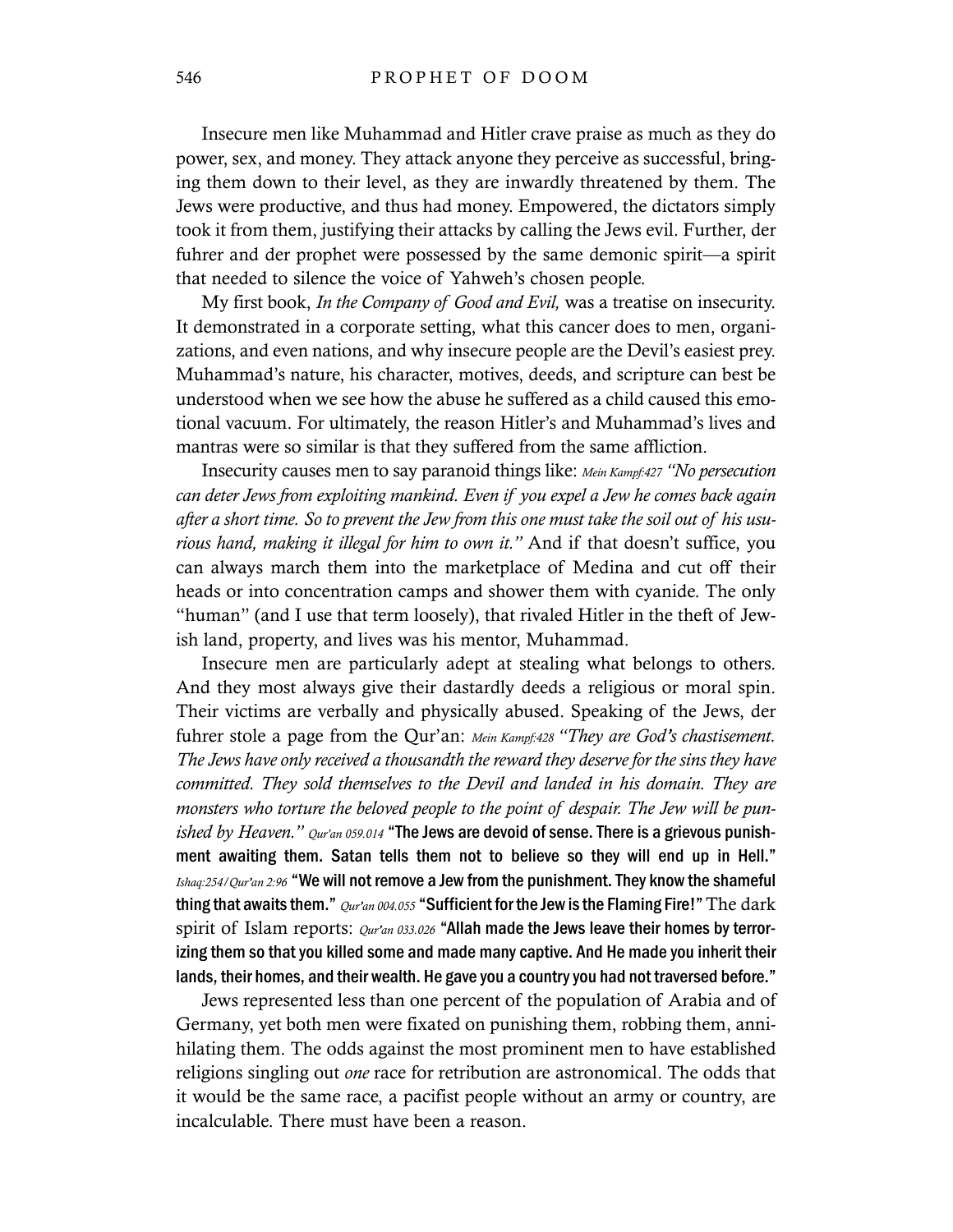Jews are distinguished from other races by only one thing: their covenant with Yahweh. It's the relationship that brought us the Bible and the Messiah. Therefore, if we are looking behind the anti-Semite veil to see who is lurking there, we must search for a spirit who has something to lose from mankind having access to the truth about God and salvation. Lucifer is such a spirit. He could well be the inspiration for everything we have witnessed in Islam and Nazism. Jews were silenced and their scriptures were repudiated. Christians were terrorized and rendered impotent. And both religotics deceived mankind—reshaping the definition of good and evil.

*Mein Kampf:432 "Jews twist things to make it appear as though others had wronged them, not vice versa. Those who are especially stupid believe them and grant them unwarranted sympathy." Ishaq:264* "A notable Jew spoke to the Apostle, twisting his tongue. He attacked Islam and reviled it, so Allah sent down, 'Allah knows best about your enemies. Some of the Jews change words from their contexts and say: "We hear and disobey," twisting their tongues and attacking the religion so Allah cursed them.'"

The similarity between this next Hitlerism and Muhammad's terrorist campaign against the Jews is chilling: *Mein Kampf:445 "The Jewish allure is broken only by terror. The success of such activity is enormous." Qur'an 059.002* "It was Allah who drove the [Jewish] People of the Book from their homes and into exile. They refused to believe and imagined that their strongholds would protect them against Allah. But Allah came at them from where they did not suspect, and filled their hearts with terror. Their homes were destroyed. So learn a lesson, O men who have eyes. This is My warning…they shall taste the torment of Fire." Hitler called them "crematoriums."

But since Jews were pacifists, they had to be demonized. *Mein Kampf:446 "The Jew is not the one who is attacked, but the attacker. But he will not stand for an honest fight and must use lies and calumny. They become the personification of the Devil, the symbol of all evil." Ishaq:240* "The Jews are a nation of liars.... The Jews are a treacherous, lying, and evil people." *Qur'an 059.014* "They will not fight against you save in fortified townships, or from behind walls. Their hostility and hatred amongst themselves is strong: you would think they were united, but in their hearts they are divided. That is because these [Jews] are a people devoid of sense."

In shrill voices, the anti-Semite duet bellowed: *Mein Kampf:447 "The Jews slyly dupe the stupid goyim into creating a Palestinian State. But they have no intention of building a Jewish state, so that they might inhabit it. They only want a refuge for convicted rascals, international cheating, and a high school for future rogues." Ishaq:245* "Do you love Jews and their religion, you liver-hearted ass, and not Muhammad? Their religion will never march with ours…. Jews make false professions about Islam. So Allah sent down: 'Satan wishes to lead them astray." *Ishaq:248* "Allah increases their sickness. A tormented doom awaits the Jews. Allah said, 'They are mischief makers. They are fools. The Jews deny the truth and contradict what the Apostle has brought. I will mock them and let them continue to wander blindly.'" It's not a very pretty tune.

In Nazism, like Islam, to be a pacifist was nearly as bad as being Jewish.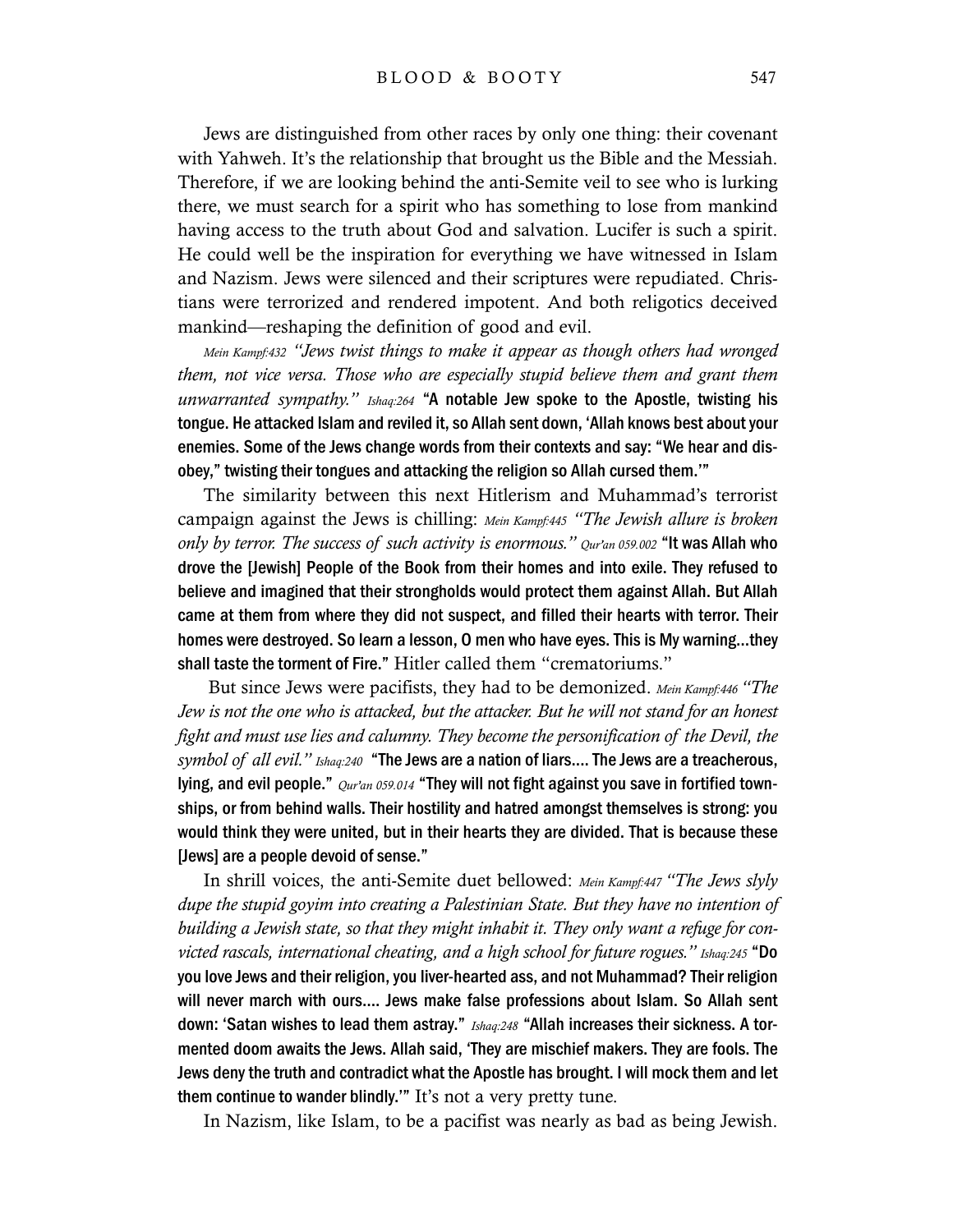Pacifists didn't kill enough people to satisfy the boss or his spirit. *Mein Kampf:394 "One would have to wage war in order to arrive at pacifism. The victory of the pacifistic idea requires the conquest of the world by Germans—making him the master of the globe."* Allah shouted: *Qur'an 009.038* "Believers, what is the matter with you, that when you are asked to go forth and fight in Allah's Cause you cling to the earth? Do you prefer the life of this world to the Hereafter? Unless you go forth, He will afflict and punish you with a painful doom, and put others in your place."

The next *Mein Kampf* passage begins where the Qur'an left off. *Mein Kampf:393 "Man has never conquered Nature [Lucifer] in any affair. At most he tries to lift a flap on Her enormous veil of eternal riddles and secrets. He cannot dominate Nature in any way. But knowledge of the secrets of Nature will enable him to rise to the position of master over all living beings. But apart from this knowledge, an idea cannot conquer."* Allah roars: *Qur'an 003.175* "It is only the devil who would make (men) fear his messengers and frighten you. Fear them not; fear Me, if you are true believers. And let not those grieve you who fall into unbelief hastily; surely they can do no harm to Allah; they cannot injure Him." "I am god, I am invincible." Pathetic is more like it. But just the same, if you want to conquer men and become their master, nothing beats using Satan's secrets to create a violent and carnal religion.

Such was the lesson of both Nazism and Islam. *Bukhari:V4B53N386* "Our Prophet, the Messenger of our Lord, ordered us to fight you till you worship Allah alone or pay us the Jizyah tribute tax in submission. Our Prophet has informed us that our Lord says: 'Whoever amongst us is killed as a martyr shall go to Paradise to lead such a luxurious life as he has never seen, and whoever survives shall become your master.'"

Once Hitler exposed the nature of his spirit, Biblically grounded Christians immediately recognized that his "god" was Satan. German pastors wrote Hitler a letter: "When blood, race, creed and nationality are raised to the rank of qualities that guarantee eternity, the Christian is bound by the First Commandment to reject the assumption." And we must come to the same conclusion about Islam, for the Qur'an's dark spirit says that killing guarantees paradise. His creed calls for blood, race war, and the Islamic domination of the world.

Turning the page we discover that religions are established by evil men because they put such men in control. The individual loses his individuality, sacrificing choice at the altar of obedience. *Mein Kampf:411 "True idealism [religion] is nothing but subjecting the individual's life and interests to the community. The ultimate will of Nature leads men to acknowledge the privilege of force and strength…. Here the instinct is to unconsciously obey."* "Obey." It was Muhammad's favorite word. *Qur'an 047.021* "Were they to obey, showing their obedience in modest speech after a matter had been determined for them, it would have been better."

There are a limited number of ways to control people. Authority can be earned; it can be militaristic, seductive, coercive, or religious. Behaving in the manner necessary to "earn" authority was beyond men like Muhammad and Hitler. Militaristic authority was something that they craved, as such regimen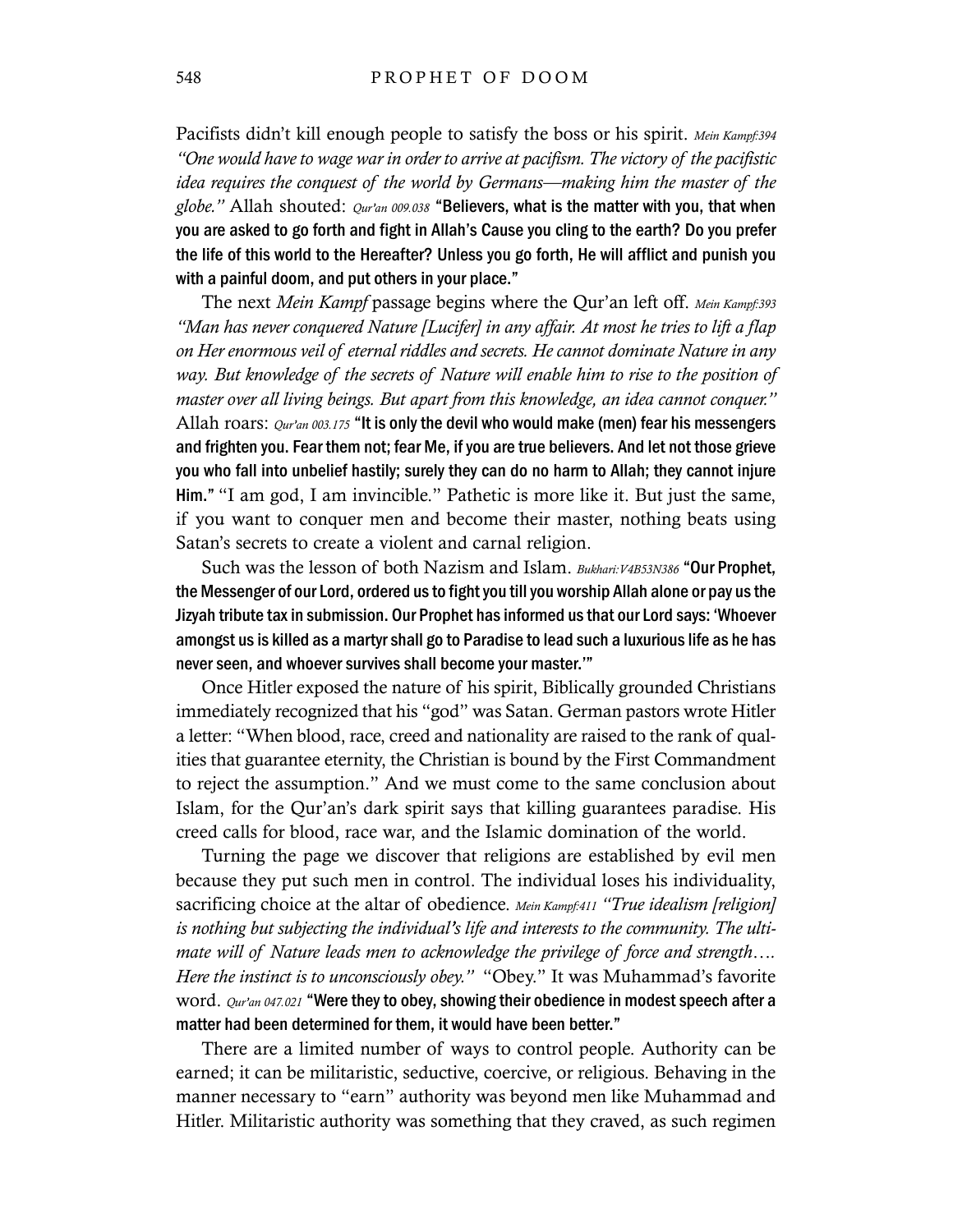bans choice*—*orders must be obeyed by unthinking servants. Although both men ended up as dictatorial warlords, they couldn't start out that way. So they turned to seduction, the first tool of pirate and profiteer. Muhammad, for example, enticed the unsuspecting into his lair with promises of booty and babes. Once these men had seduced sufficient militants into their ranks they used them to terrorize others into submission. Terror is the principle tool of the coercive manipulator.

But nothing beats religion. It provides an individual with ultimate authority, and it's the perfect platform for raping the world. *Mein Kampf:456 "For with all great reforms the remarkable thing is that at first they have only a single individual champion. The goal lays dormant until one man stands up as the proclaimer and flag bearer of an old longing. And he helps it to victory in the form of a new idea,"* so sayeth der fuhrer. And the reason is: *Mein Kampf:460 "We must produce that spirit which enables a people to bear arms."* And that's because when it comes to wars, Holy Wars are the most vicious. *Mein Kampf:467 "The movement intends to nationalize the masses by a ruthless and fanatically one-sided orientation."* Islam and Nazism concentrate power in the hands of an uncontested dictator. *Mein Kampf:478 "The movement represents the absolute authority of the Leader…. The Leader bears the highest unrestricted authority. Only the Hero is chosen for this."*

Islam agrees: *Ishaq:471* "We were steadfast trusting in Him. We have a Prophet by whom we will conquer all men." *Bukhari:V4B52N203* "I heard Allah's Apostle saying, 'He who obeys me, obeys Allah, and he who disobeys me, disobeys Allah. He who obeys the chief, obeys me, and he who disobeys the chief, disobeys me.'" It's a simple yet sinister formula. Muhammad said: *Tabari VIII:12* "'Rejoice, Allah has promised us victory after tribulation.' This increased the Muslims faith and submission." "When cities were conquered Muslims used to say, 'Conquer for yourselves whatever seems good to you because all treasures were given to Muhammad."

Next, Hitler explains why Muhammad focused on gratifying men's flesh and why he needed to attack Judeo-Christianity during the formation of Islam. *Mein Kampf:468 "He who would win the masses must know the key which opens the door to their hearts [sex, power, and money—and failing that, the promise of babes in paradise]. Its name is not objectivity, which is weakness, but willpower and strength. One can only succeed in winning the souls of people if in addition to fighting for one's own aims, one also destroys at the same time the supporters of the contrary. In the ruthless attack upon an adversary, the people see proof of their own right. They want victory of the stronger and annihilation or unconditional surrender of the weaker."* Islam means unconditional surrender. It achieves victory by annihilating all who oppose it. *Qur'an 088.001* "Some (all disbelievers, Jews and Christians) will be humiliated and scorched." *Qur'an 060.005* "We reject you. Hostility and hate have come between us forever, unless you believe in Allah only.'" *Ishaq:245* "The Apostle said, 'Their religion will never march with ours.'" *Qur'an 008.039* "So fight them until there are no more non-Muslims and all submit to the religion of Allah alone (in the whole world)."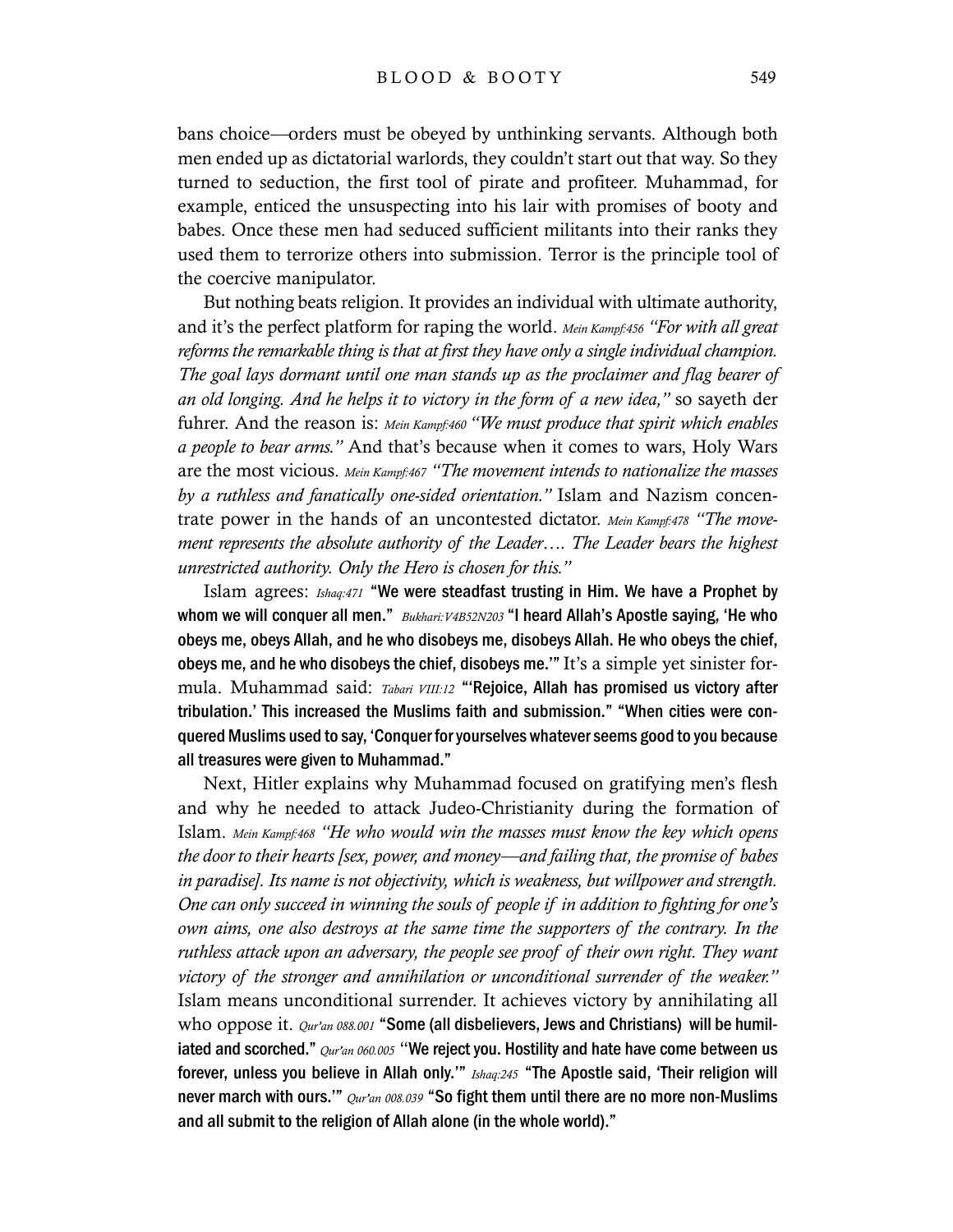Hitler was the prophet and messenger of Nazism, a religion he conceived to serve his interests. As you read these words, think of Muhammad. *Mein Kampf:481 "An ingenious idea originates in the brains of a man who feels himself called upon to transmit his knowledge to the rest of mankind. He now preaches his views and gradually he gains a certain circle of followers. The direct and personal transmittal of the ideas of a man to rest of the world is the most ideal thing for the new doctrine." Mein Kampf:481 "The community grows and the doctrine retains its uniformity when the authority of the spiritual founder is recognized."* This mirrors Islam's beginnings.

Hitler's quote regarding the importance of having a Qiblah like the Ka'aba is so similar to Islam; he calls it Mecca. *Mein Kampf:481 "The geo-political importance of a center of a movement cannot be overrated. Only the presence of such a center and place, bathed in the magic of a Mecca, can give a movement a force rooted in inner unity.*" This is why Muhammad changed his Qiblah to Mecca in the 2<sup>nd</sup> surah.

For der fuhrer and der prophet, victory was achieved by violently forcing their religion upon others. *Mein Kampf:486 "The greatness of a movement is exclusively guaranteed by the unrestricted development of its inner strength to achieve final victory over all competitors. The justification…for fighting to achieve complete victory…is caused by absolute intolerance." Muslim:C9B1N31* "I have been commanded to fight against people till they testify to the fact that there is no god but Allah, and believe in me (that) I am the messenger and in all that I have brought." *Qur'an 009.123* "Fight the unbelievers around you, and let them find harshness in you."

Not only were Islam and Nazism founded as religions, both were fanatical, forcing themselves on the world. *Mein Kampf:486 "The greatness of every powerful organization or idea is rooted in the religious fanaticism with which it intolerably enforces itself against everything else, fanatically convinced of its own right."* In his final surah, Allah was as intolerant and fanatical as words allow. *Qur'an 005.033* "The punishment for those who wage war against Allah and His Prophet and make mischief in the land, is to murder them, crucify them, or cut off a hand and foot on opposite sides...their doom is dreadful. They will not escape the fire, suffering constantly."

Allah's apostle focused on a few principles and repeated them. Hitler explains why: *Mein Kampf:506 "I carried out the proclamation of propaganda ruthlessly. Good propaganda influences the masses, it concentrates on a few points, and is continuously repetitious, self-assured and confident. It uses an apodictic assertion and great persistency." Mein Kampf:512 "I took up the word, and began to interpret the program [religotic] for the first time. The hall was filled with a people united by a new conviction, a new faith, a new will."* Muhammad's laundry list of requirements was shorter than Hitler's. He required submission, obedience, fighting and money.

Sounding like a commentary on Islam, the manifesto of the 20th century's most notorious terrorist says: *Mein Kampf:570 "One needs the great magnetic attraction which the masses follow under the forceful impression of convincing force and unconditional beliefs coupled with fanatical fighting courage. As one side, armed with all the weapons sets out to storm an existing order, it will succeed only if the resistance is clad*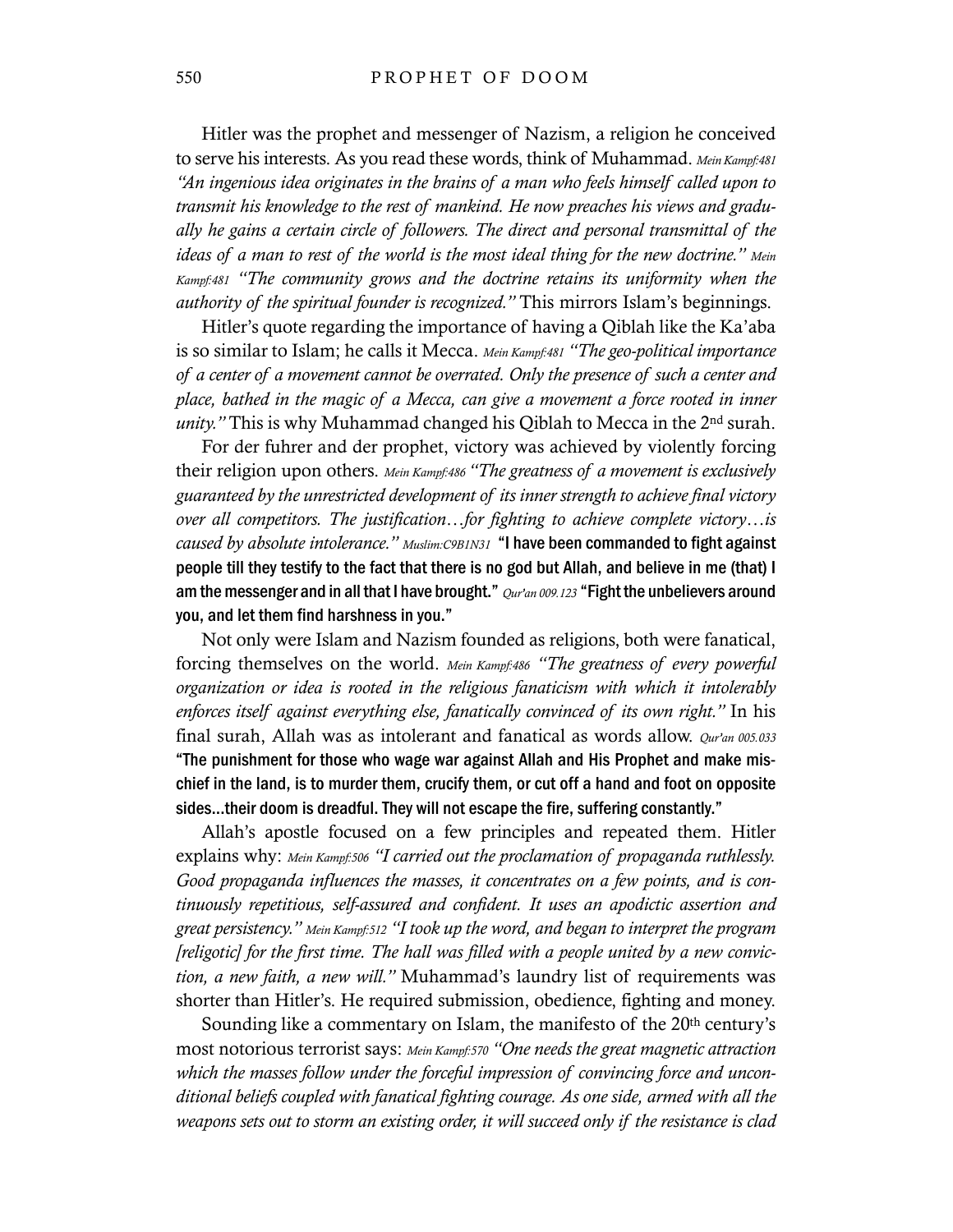*in the form of a new faith and if it exchanges weak slogans and cowardly defense for the battle cry of a courageous and brutal attack." Ishaq:204* "'Men, do you know what you are pledging yourselves to in swearing allegiance to this man?' 'Yes. In swearing allegiance to him we are pledging ourselves to wage war against all mankind.'"

Hitler confirms the importance of forming a "people oriented" religion. *Mein Kampf:573 "The word 'folkish' [from the German word "volk," meaning people] was conceived to allow the formation of a close fighting community. The conception of 'folkish' can be defined as unlimited in its practical application as the word 'religious.' It is a very nice and cheap way to describe man as fundamentally religious." Mein Kampf:575 "The designation 'folkish' presents a similar situation to that of the conception 'religious.'"* Nazism, like Islam, was founded as a religion for the purpose of controlling men, fleecing men, and motivating them to fight.

Hitler recognized that religion was a tool he could use to achieve his agenda. And like Muhammad, he hammered his point home. *Mein Kampf:574 "A religious idea will free the individual of individual thinking and acting. Forming the new faith is not an end in itself, but a means to an end. It is an unavoidable necessity. Its purpose is not just to create an ideal but to form an eminently practical expedient."* It has always been this way. Religion is a tool, an expedient wielded ruthlessly above the masses. Religion isn't the opiate of the people; it is a lethal poison.

Hitler explains why Muhammad created Islam and bribed his men to become militants. *Mein Kampf:575 "For the materialization of the ideals of a view of life and the postulates derived from them takes place through pure feeling [seductions of the flesh] in the inner will of men…. These ideals can be used to form military power, and the fighting organization can inspire people to a glorious realization. Every view of life [religion], though it may be right, will remain without importance for the practical working out in detail of a nation's life, unless its principles have become the banner of a fighting movement which, in turn, will be a party until its effects have fulfilled themselves in the victory of its ideas. The dogmas now form the new basic principles of the people's community."* This was the recipe for Islam: form a religion to create a force of men; then use that force to force the religion on men.

For Muhammad it was the amalgamation of his political Sunnah with his religious Qur'an that enabled him to guide inadequate men to their doom. *Mein Kampf:576 "The correct spiritual conception which the program-maker has to preach must be accompanied by the practical knowledge of the politician. Thus an ideal, as the guiding star of mankind, must unfortunately resign itself to taking into consideration the weaknesses of mankind if it wants to avoid failing from the very beginning, in consequence of general human inadequacy."*

*Mein Kampf:577 "The transformation of an ideal view of life into a tightly organized political community of believers and fighters, uniform in spirit and willpower, is the most significant achievement."* Muhammad's ummah, or political community of unified fighters, was the model for *Mein Kampf*. *033.060* "Truly, if the Hypocrites stir up sedition, if the agitators in the City do not desist, We shall urge you to go against them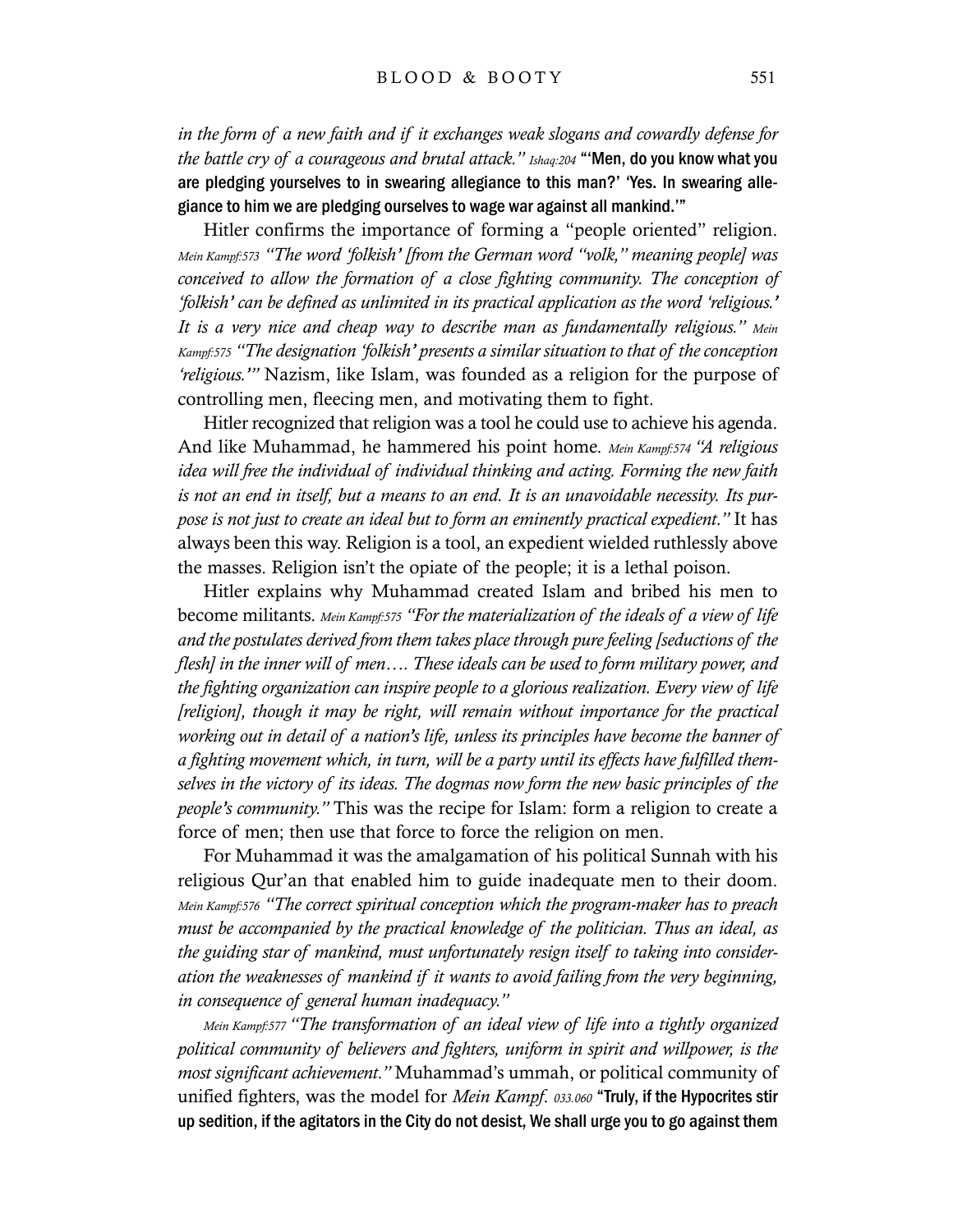and set you over them. Then they will not be able to stay as your neighbor for any length of time. They shall have a curse on them. Whenever they are found, they shall be seized and slain without mercy—a fierce slaughter—murdered, a horrible murdering."

Now for the clincher, the motivation for Nazism as well as for Islam: *Mein Kampf:577 "Therefore, out of the host of millions of people, One Man must step forward in order to form, with apodictic force, out of the wavering world of imagination of the masses, granite principles, and to take up the fight for their sole correctness, until out of the waves of a free world a brazen rock of uniform combination of form and will arises."* Freedom is so untidy in the hands of others. *Ishaq:391* "O people, this is Allah's Apostle among you. Allah has honored and exalted you by him. So help him and strengthen him. Listen to his commands and obey them." *Tabari VIII:182* "The people assembled in Mecca to swear allegiance to the Messenger in submission. He received from them the oath of allegiance to Muhammad, to heed and obey."

Der fuhrer, like der prophet before him, saw himself as the final apostle in the line of Jewish prophets. He saw his role as correcting the errors of the prior religion, taking it away from the originators, and giving it to his people for the purpose of suppression—the total eradication of freedom. *Mein Kampf:579 "The Jew Karl Marx was really the only one among millions who, in the swamp of a decomposing world, recognized, with the keen eye of the prophet, the most essential poison elements, took them out, in order to render them, like a magician of the black arts [Satan worshiper or Occultist], into a concentrated solution for the quicker destruction of the independent existence of the free nations of this earth. But this was all in the service of his race—the Jews. The Marxist doctrine is the brief spiritual extract of the view of life [religion] that is generally valid today…but it plans to transmit the world systematically into the hands of Jewry."* Hitler, hating the Jews, devised a Marxist derivative so that he could kill them with their own medicine. This, in essence, was also the purpose of Muhammad's early Medina surahs.

The exactitude to which Hitler followed Muhammad's program continues: *Mein Kampf:580 "Eternal Will dominates this universe to promote the victory of the better and stronger, and to demand the submission of the worse and weaker. The program not only values men differently, but also values the differences between individual men. Out of the masses emerges the importance of The Person."* Muhammad viewed non-Muslims as unclean infidels who should be enslaved and then slain as they were merely fodder for hell's fires.

Compare Hitler's view: *Mein Kampf:580 "I believe in the necessity of idealizing mankind. In the negrified world of opposing ideas my new culture is bound up with the Aryan. One who dares lay a hand upon the highest image of the Lord sins against the benevolent Creator of this miracle and helps in the expulsion from Paradise. When this religious view of life corresponds to the innermost will of Nature, Nature restores the forces which bind and lead the best of mankind to acquire the earth's possessions. For the conquest of the entire globe, only the highest race, as the master nation, will be called upon,"* to Muhammad's: *Tabari IX:69* "Arabs are the most noble people in lineage,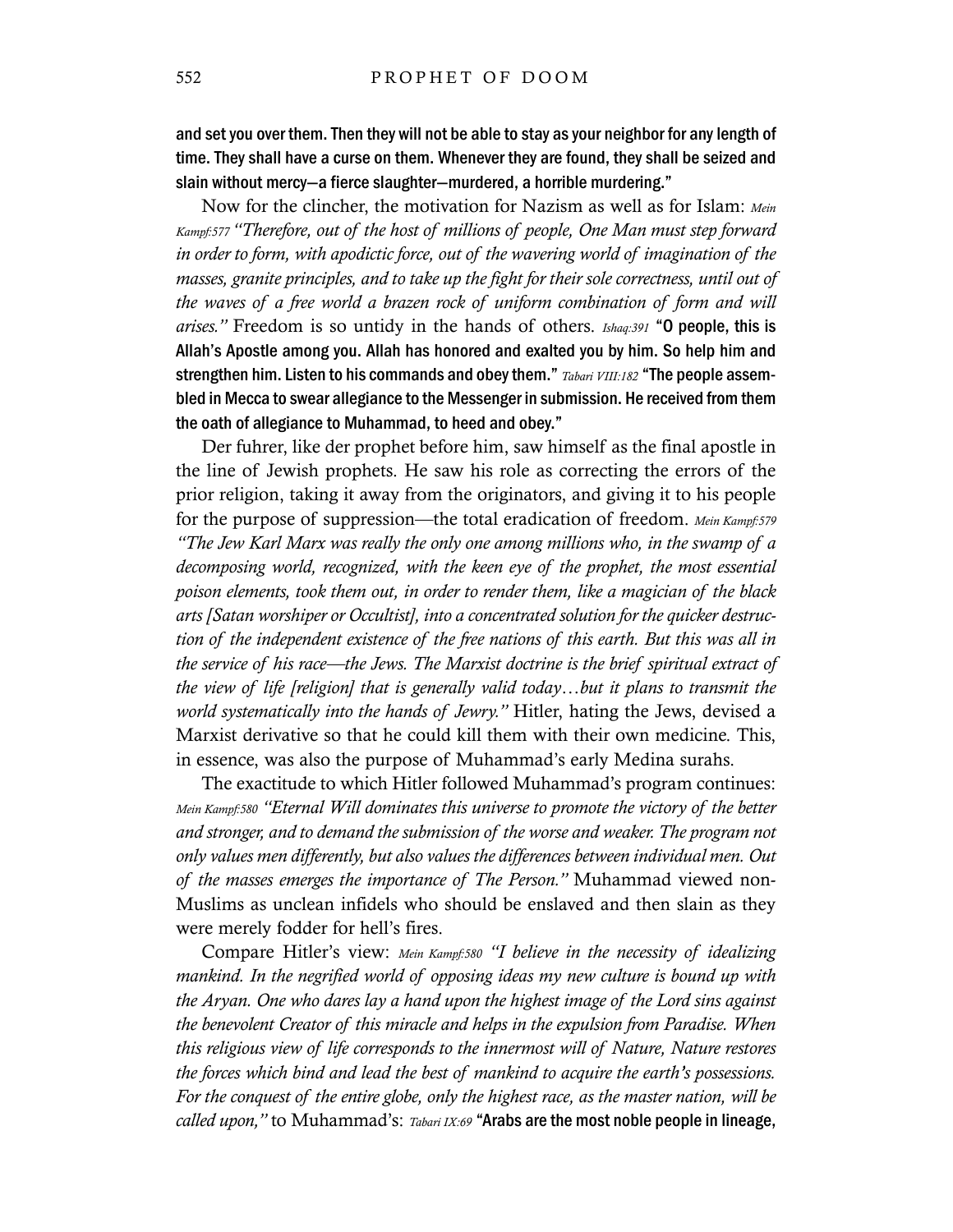the most prominent, and the best in deeds. We were the first to respond to the call of the Prophet. We are Allah's helpers and the viziers of His Messenger. We fight people until they believe in Allah. He who believes in Allah and His Messenger has protected his life and possessions from us. As for one who disbelieves, we will fight him forever in the Cause of Allah. Killing him is a small matter to us."

The scholars who translated *Mein Kampf* said, "This begs the question: Why should the superiority of the Aryan race be so important? Hitler gives the answer in this vitally significant passage: *'The race must be maintained in a position of superiority because it is the only foundation on which superiority can be conceded to the leader and exemplar of that race. Men are divided into rulers and ruled for racial aggrandizement. Those to whom guardianship is entrusted cannot tolerate any other ethical idea.'"* Unlike Muhammad, Hitler was an *honest* false prophet. He told us: "I'm doing this for me." *Qur'an 033.036* "It is not for the true believers to order their own affairs if Allah and His apostle decree otherwise."

Muhammad had to invent a persona for the imaginary spirit enshrined in the Black Stone. Allah served to justify Muhammad's superiority, his aggrandizement, his claim to power and money. While Allah never spoke, never so much as even rolled over, the Qur'an repeats the message: "Obey Allah and His Apostle." Hitler simply replaced "Allah" with "Aryan." It became: "Obey the Aryans and their Apostle." Muhammad was a bit sneakier. *Muslim:C22B20N4604* "We pledged an oath to the Messenger of Allah that we would listen to and obey his orders." *Qur'an 033.057* "Those who speak negatively of Allah and His Apostle shall be cursed."

The prophet of Nazism preached: *Mein Kampf:583 "Therefore, I saw my own task as extracting a general view of life [religion] and in molding it into a dogmatic form: the clear demarcation of ideas suitable for bringing together those people who will pledge their allegiance to this…. And through the organizational integration of humans, to create the presumption for victorious fighting for this view of life [religion]."* The Qur'an shouts the same mantra: *033.022* "The Believers said: 'This is what Allah and his Messenger promised us.' It added to their faith, obedience, and submission. Among the Believers are men who have been true to their covenant with Allah and have gone out for Jihad (holy fighting). Some have completed their vow to extreme (and have been martyred) fighting and dying in His Cause, and some are waiting, prepared for death in battle."

Muhammad used the words truly, verily, surely, and indeed, to fallaciously imply that his muddled message was clear. *Mein Kampf:592 "Therefore, the first obligation of a new [religotic] movement which is based upon the foundation of a folkish view of life is to see to it that the conception is clear…. For if the leader lacks a specific spiritual force he will fail to find the necessary weapons for his self-preservation."* Surrounded by his weapons, Muhammad was also fixated on his own self-preservation when he said, *Ishaq:504* "He will not allow me to perish."

Both poligious doctrines were built upon the pagan practices of their ancestors. Der fuhrer proclaimed: *Mein Kampf:594 "Therefore it is an unbelievable offense to portray the Germans of the pre-Christian era as cultureless barbarians. This*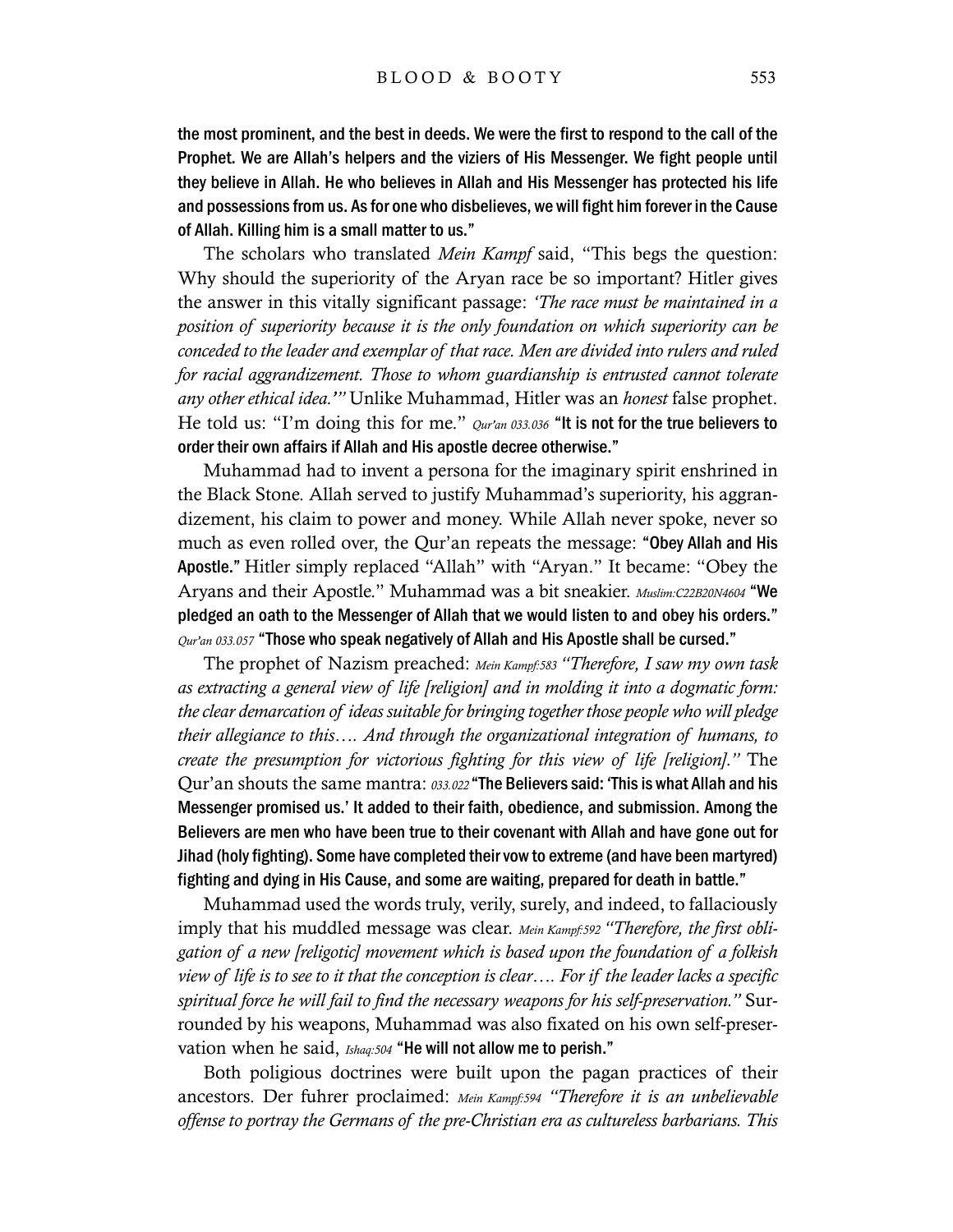*they never were."* Hitler said this because he usurped their idolatrous rites, festivals, symbols and deities. It's reminiscent of Muhammad and Qusayy.

Hitler forewarned us that his methods, like Muhammad's, would be brutal and that the ends would justify the means. *Mein Kampf:596 "Our determination must not be based upon the rejection or applause of our time, but by the binding obligation to a truth which we have realized, ennobling our methods today."* Hitler's torch burned brighter but not as long as Muhammad's. Yet the tyrants' lives were similar. Both came to see themselves as prophets when they were forty, after having failed at other activities. They stumbled in the early years, recruiting an unimpressive number of adherents. Each composed scripture and recited racist drivel that most ignored. Only the dregs of society were enticed by their decadent promises. But in the last decade of each man's life they had seduced enough like-minded men to become plundering pirates, sending armed marauders off to terrorize and conquer in their name. Modern technology enabled Hitler's goons to "accomplish" more, faster. In five years the Nazis savaged a landmass equal in size to one hundred years of Islamic conquest.

Hitler's definition of peace was identical to Muhammad's: surrender. *Mein Kampf:599 "Our peace is not supported by the palm branches of a tearful pacifist and professional female mourner, but is founded by the victorious sword of a people of overlords which put the world into the service of a higher culture."* I don't think Neville Chamberlain read these words before he put Czechoslovakia into the service of the Nazis. Similarly, George Bush failed to heed Allah's words before he endeavored to sell out Israel. *Qur'an 047.033* "Believers, obey Allah, and obey the Messenger. Do not falter; become faint-hearted, or weak-kneed, crying for peace." *Qur'an 009.003* "Allah is not bound by any contract or treaty with disbelievers, nor is His Apostle."

Muhammad viewed surrender, submission, obedience, the payment of taxes, and the forfeiture of property as "peace." *Tabari VIII:104* "Peace to whoever follows the right guidance [Islam]! To proceed; Submit yourself, and you shall be safe.'" *Tabari VII:158* "The Messenger of Allah besieged the Nadir Jews for fifteen days. In the end they made peace with him on the condition that the Prophet would not shed their blood and that their property and possessions would be his."

Replace the "Third Reich" with the "Islam," "German" with "Arab," and this passage could have been Qur'anic. *Mein Kampf:600 "We have a solemn duty to act as God's viceroy on earth and to be His partner in the Divine government of men. The Third Reich's energies are expended on a noble endeavor, the aggrandizement of the chosen German race." Mein Kampf:601 "Our high mission is by the benevolence of the Almighty. The German Reich…must lead to a dominating position."* If you were to distill the Medina surahs and Sunnah down to a singular idea, this would be it. Who would have thought that we would find the central message of Islam summarized in Hitler's *Mein Kampf ? Qur'an 008.059* "The infidels should not think that they can bypass Allah's law. Surely they cannot get away." *Qur'an 008.088* "Fight them until all opposition ends and all submit to Allah."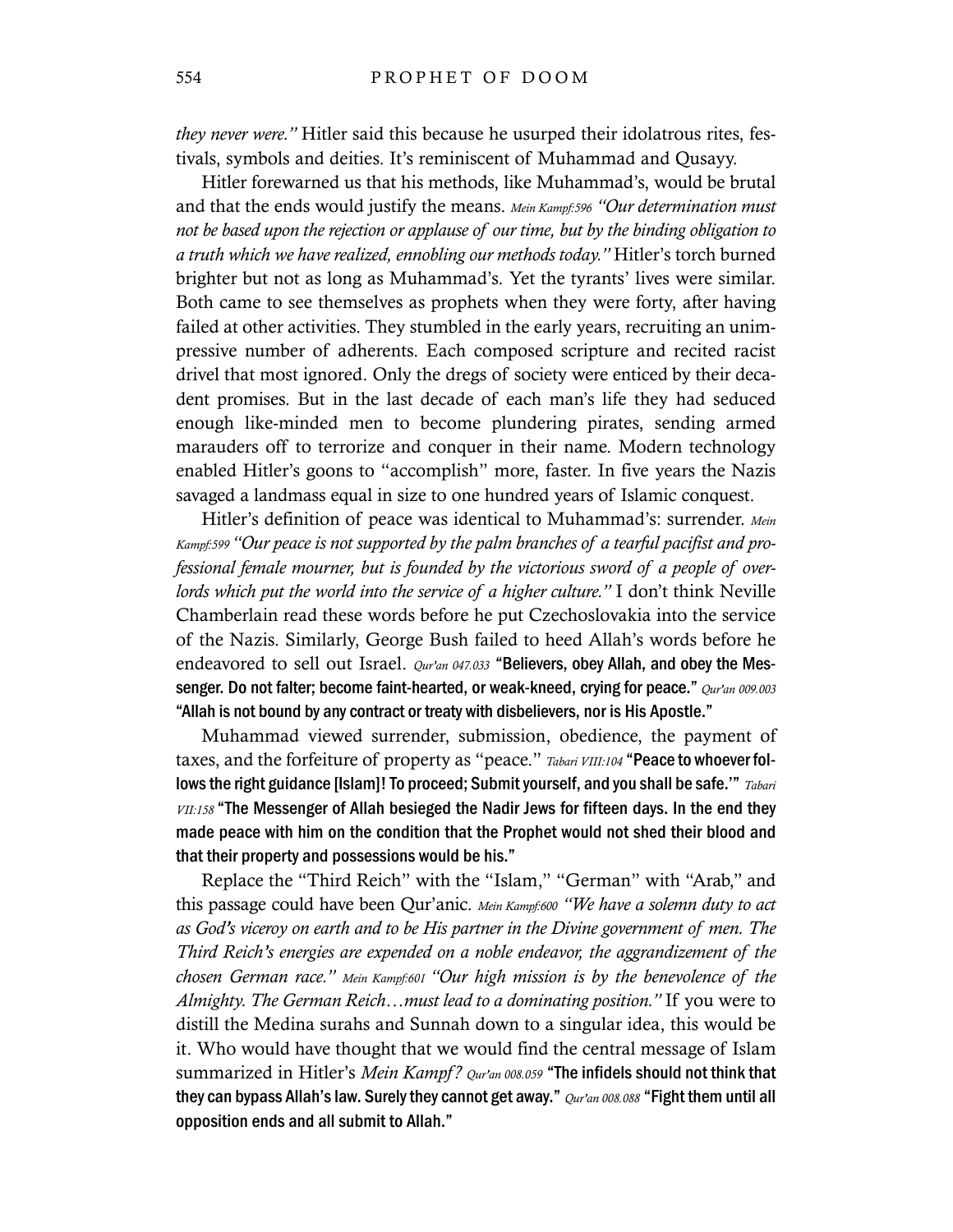*Mein Kampf:602 "The fight must be carried out with unshakable persistency. We must be compelled to fight for the Coming One. For the fighter's lives belong to the State."* Hitler was saying, "I am the Messiah. You belong to me. And you must fight to make my dreams a reality." He was explaining Islam. Muhammad said it this way: *Qur'an 009.111* "Allah has purchased the believers, their lives and their goods. For them (in return) is the Garden (of Paradise). They fight in Allah's Cause, they slay and are slain, they kill and are killed." *Bukhari:V4B52N196* "Allah's Apostle said, 'I have been ordered to fight with the people till they say, "None has the right to be worshipped but Allah."'"

Clarifying the religotic of Submission, der fuhrer shared, *Mein Kampf:602 "Authority is an end in itself, a powerful weapon in the service of the great struggle, a weapon to which everybody has to submit."* Hitler, the twentieth century's most evil criminal, told us that "authority," Islam's "submit and obey," was the purpose of his crusade. He told us that the poligious doctrine of *Mein Kampf* was a "weapon" and that the ultimate goal was *Islam*—submission. Because we did not listen then, the world was covered in blood.

*Mein Kampf:602 "Therefore, in the fight for the new conception [poligious doctrine] which corresponds to the primal meaning of things [the pure religion of man], we will find fighting comrades." Mein Kampf:603 "If an active force appears united toward one goal, this minority will rise to become the master of the whole. World history is made by determined minorities. In the presumption of our victory the best fighters will be found."* This is among the most important passages in *Mein Kampf*. It explains what happened in Mecca, Munich, and Moscow—and what will happen in America. Religiously inspired, a minority will impose their poligious doctrines on the majority. The presumption of victory justifies their ruthless tactics.

Muslims represented less than three percent of the Meccan population during Muhammad's day and yet they conquered the Quraysh, stealing their liberties. Only three percent of Germans were Nazis in the late 1920s when Hitler rose to power, yet they destroyed their nation and much of the world. Barely three percent of Russians were Communists during Lenin's revolution yet they managed to enslave and impoverish nearly a billion people for eighty years. Three percent of Americans today call themselves Muslims.

Speaking of Jewish children, der fuhrer plagiarizes Allah. *Mein Kampf:606 "In the folkish state [controlled by manmade religion] we will lift marriage out of race degradation in order to [focus on the flesh and] consecrate the image of the Lord and not the deformities of men who are half ape." Mein Kampf:640 "It would be a criminal absurdity to train a half-ape to become a lawyer against the will of the Eternal Creator. The most talented beings degenerate in the proletarian swamp while Negroes are trained for intellectual vocations." Qur'an 002.064* "But you [Jews] went back on your word and were lost losers. So become apes, despised and hated. We made an example out of you."

Then, like Allah before him, Hitler attacked the church while he focused his doctrine on the flesh rather than the spirit. *Mein Kampf:607 "By not endeavoring to breed the best for posterity, churches sin against the image of the Lord. They speak*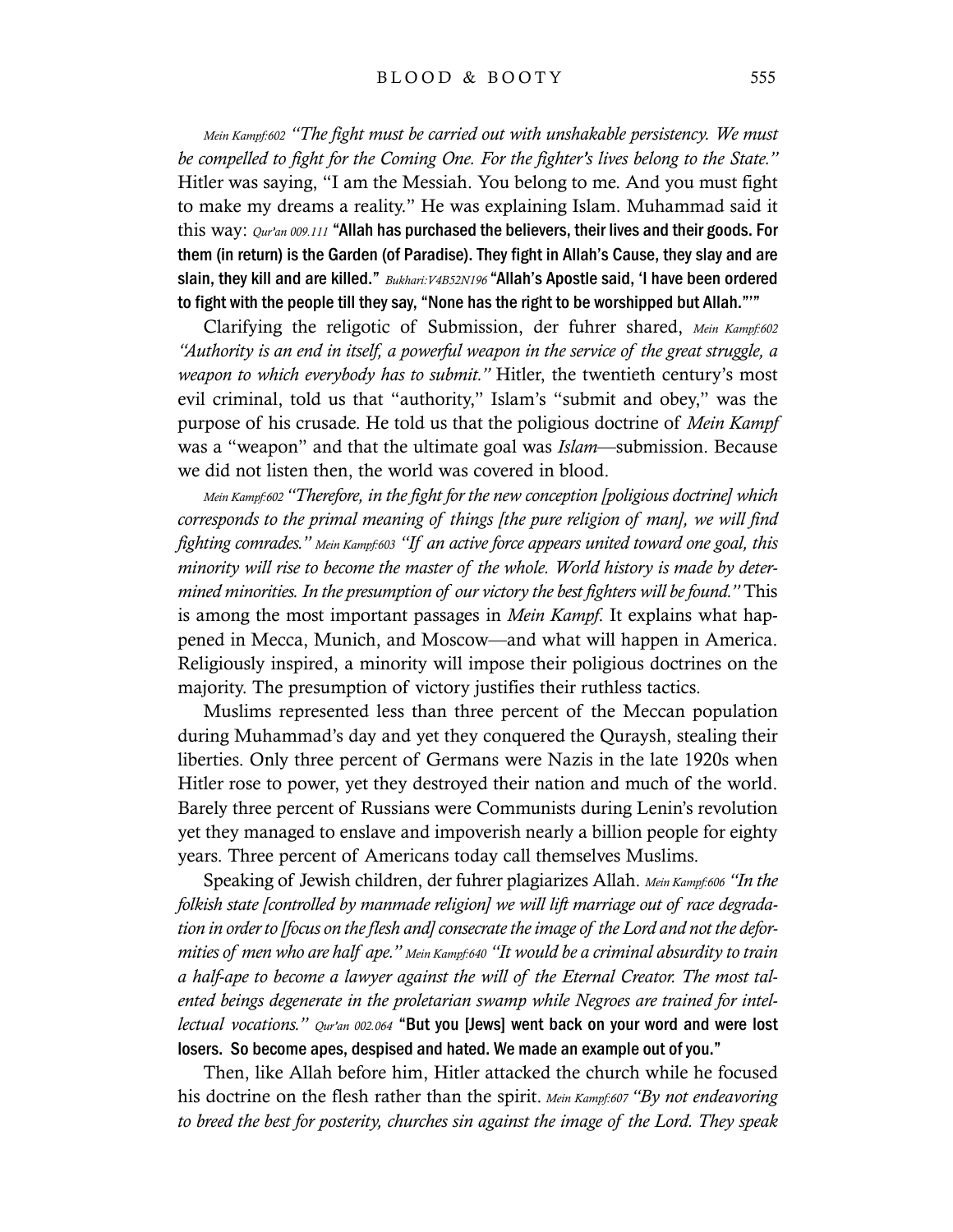*to the spiritual and let the [flesh or] bearer*—*man*—*degenerate to depravity. The terrible ungodliness of the Christian faith in regard to the physically botched miserable lot, requires compensation."* According to the author of Mein Kampf, the Nazis were justified when they imprisoned pastors and stole their churches because they were focused on the spirit, not the flesh.

Ever the bigot, Hitler combined his disgust for blacks with his disdain for Christianity. *"European peoples fall into a state of physical and moral leprosy as the missionary wanders into Africa and establishes Negro missions while our higher culture turns primitive and inferior human children into a foul breed of bastards."*

As we discovered in "The Anti-Semite" chapter, Muhammad was also a racist. *Ishaq:243* "I heard the Apostle say: 'Whoever wants to see Satan should look at Nabtal!' He was a black man with long flowing hair, inflamed eyes, and dark ruddy cheeks…. Allah sent down concerning him: 'To those who annoy the Prophet there is a painful punishment." [Surah 9:61] "Gabriel came to Muhammad and said, 'If a black man comes to you his heart is more gross than a donkey's.'"

While there is no evidence that Hitler slaughtered and enslaved blacks like his mentor Muhammad, it's obvious he didn't like them very much. *Mein Kampf:608 "Christian churches, instead of annoying the Negroes with missions which they neither wish nor understand, should teach Europeans to take pity on the poor little orphan in order to give him a father and mother, rather than putting a sick child into the world which will bring itself and the rest of the world only misfortune and suffering."* Reading these words is like having a conversation with Muhammad. Hitler is miffed at the church for abandoning him in his time of need, when he was a poor orphan boy. For allowing him to suffer, he will take his revenge. The religious establishment in Mecca was Qusayy's Ka'aba Inc. When its clerics failed to comfort the now-famous orphan, there was hell to pay.

Both men dedicated their lives to seeking revenge. And for insecure souls, vengeance is defined as forcing all foes to submit in abject humility. Such men feel lifted up when others are torn down. With this line, der fuhrer defined Islam: *Mein Kampf:608 "The individual is nothing and has to submit." Qur'an 004.065* "They can have no (real) Faith, until they make you (Muhammad) judge in all disputes, and find in their souls no resistance against Your decisions, accepting them with complete submission."

In this pithy quote Hitler renounces Christianity while at the same time garnering a divine ordinance to wage genocide against Jews. *Mein Kampf:610 "The renunciation of the Church can help put an end to the original sin of race poisoning and to give the Almighty Creator a being as He Himself created them."* The spirit that possessed both these men hated Jews*. Qur'an 002.061* "Humiliation and wretchedness were stamped upon the Jews and they were visited with Allah's wrath."

Der fuhrer dedicated twenty pages to the process he intended to deploy to manufacture the perfect terrorist. *Mein Kampf:618 "His entire education and development has to be directed at giving him the conviction of being absolutely superior to others. With his physical force and skill he has to win the belief in the invincibility of his race.*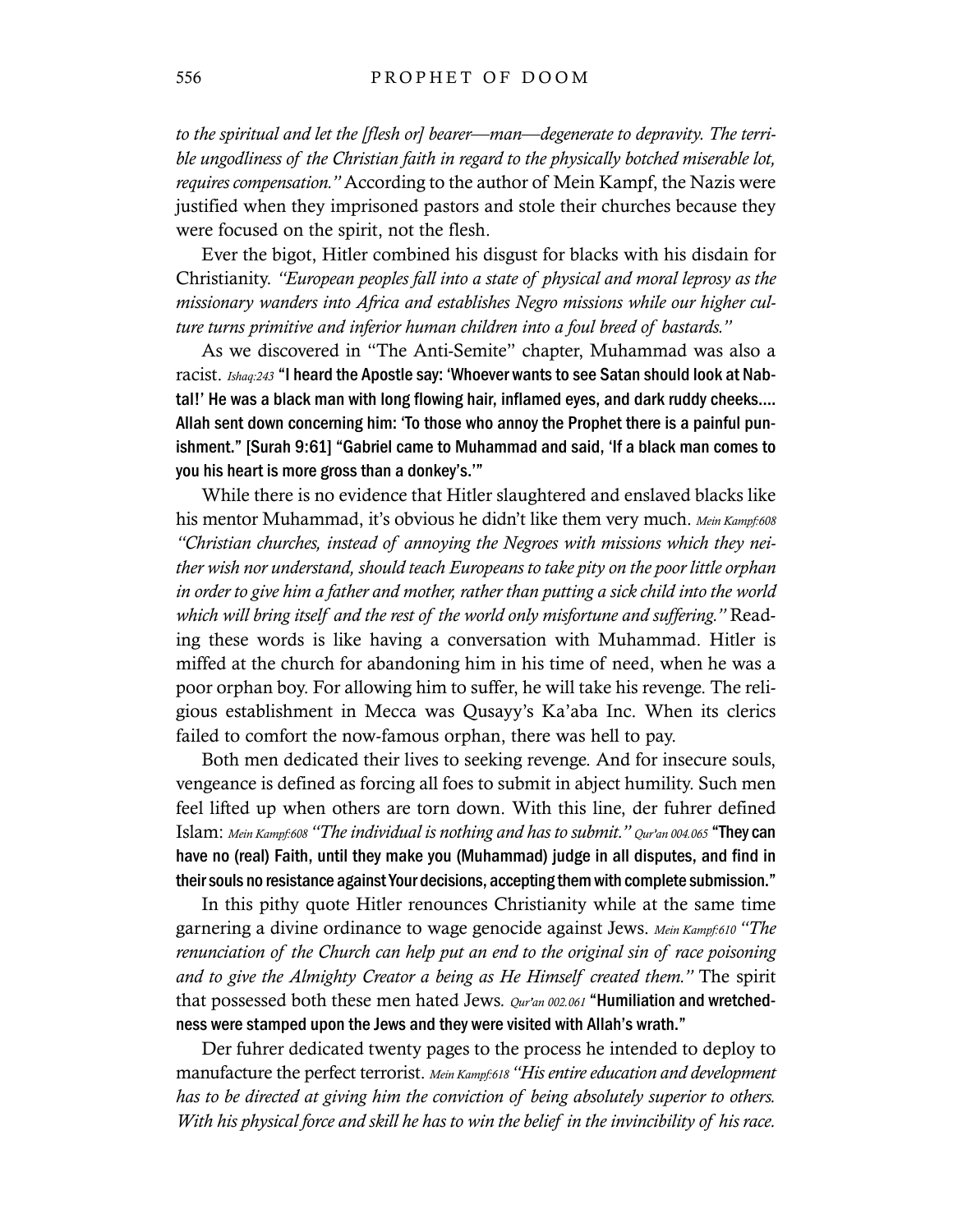*Confidence in the leader will lead the German army to victory."* And while he tried, he was not as adroit in this endeavor as his mentor was.

This next excerpt reads like a segue from the Sunnah. It's a declaration of war Islam style: *Mein Kampf:618 "He who believes in our work of educating our people for peace and order [a.k.a., the submission, enslavement, and plunder of all non-Nazis], will receive the force to break free of our present doom, to throw the shackles of slavery into the faces of our enemies." Qur'an 008.058* "If you apprehend treachery from a people with whom you have a treaty, retaliate by breaking off relations with them."

Throughout the Islamic world, everyone is schooled in the Qur'an and Sunnah. They are taught its message of hate and unrelenting Jihad. The chief Nazi saw merit in the Muslim solution. *Mein Kampf:620 "Education prepares men for future service in the army. It has to turn young men into soldiers…. Men must be trained to use arms, and they must learn to obey." Mein Kampf:621 "Seized by confidence in his own force, a commonly experienced esprit de corps gives the conviction of invincibility."* Muhammad preached: *Qur'an 008.065* "O Prophet, urge the faithful to fight. If there are twenty among you with determination they will vanquish two hundred; if there are a hundred then they will slaughter a thousand unbelievers, for they are a people devoid of understanding." Islamic clerics continue to plague the world by indoctrinating Muslims with a false sense of invincibility.

Neither Muhammad nor Hitler valued women for anything more than their bodies: *Mein Kampf:621 "The goal of female education is invariably to teach motherhood." Mein Kampf:659 "The German girl is a subject of the State."* In his farewell sermon the prophet equated women to cattle. *Tabari IX:113* "Allah permits you to shut them in separate rooms and to beat them, but not severely. If they abstain, they have the right to food and clothing. Treat women well for they are like domestic animals and they possess nothing themselves. Allah has made the enjoyment of their bodies lawful in his Qur'an."

About ten percent of America's population was enslaved when Abraham Lincoln became president and yet he righteously committed the nation to a war that freed them. In what was Rhodesia and the Republic of South Africa the percentages were different, but so were the conditions. A racial group had their rights infringed. The world protested so vehemently, apartheid was ended. Yet for fourteen centuries, a block of nations stretching from Western Africa across the Middle East and to the doorstep of Asia have treated women as if they were "domestic animals" who "possess nothing themselves." But rather than free them, we call the nations that hold them in bondage our allies. Rather than speak out against the doctrine that enslaves women, we parade their spokesmen on national television. So the question is: have we lost our mind, or only our character? Or have we simply lost sight of our God?

Throughout the Islamic world, cleric and king maintain control by feeding the masses a continual diet of poison. Hitler knew all about such things. *Mein Kampf:623 "Loyalty, willingness to sacrifice, and silence are virtues which a great people urgently need, and their indoctrination by way of education is more important*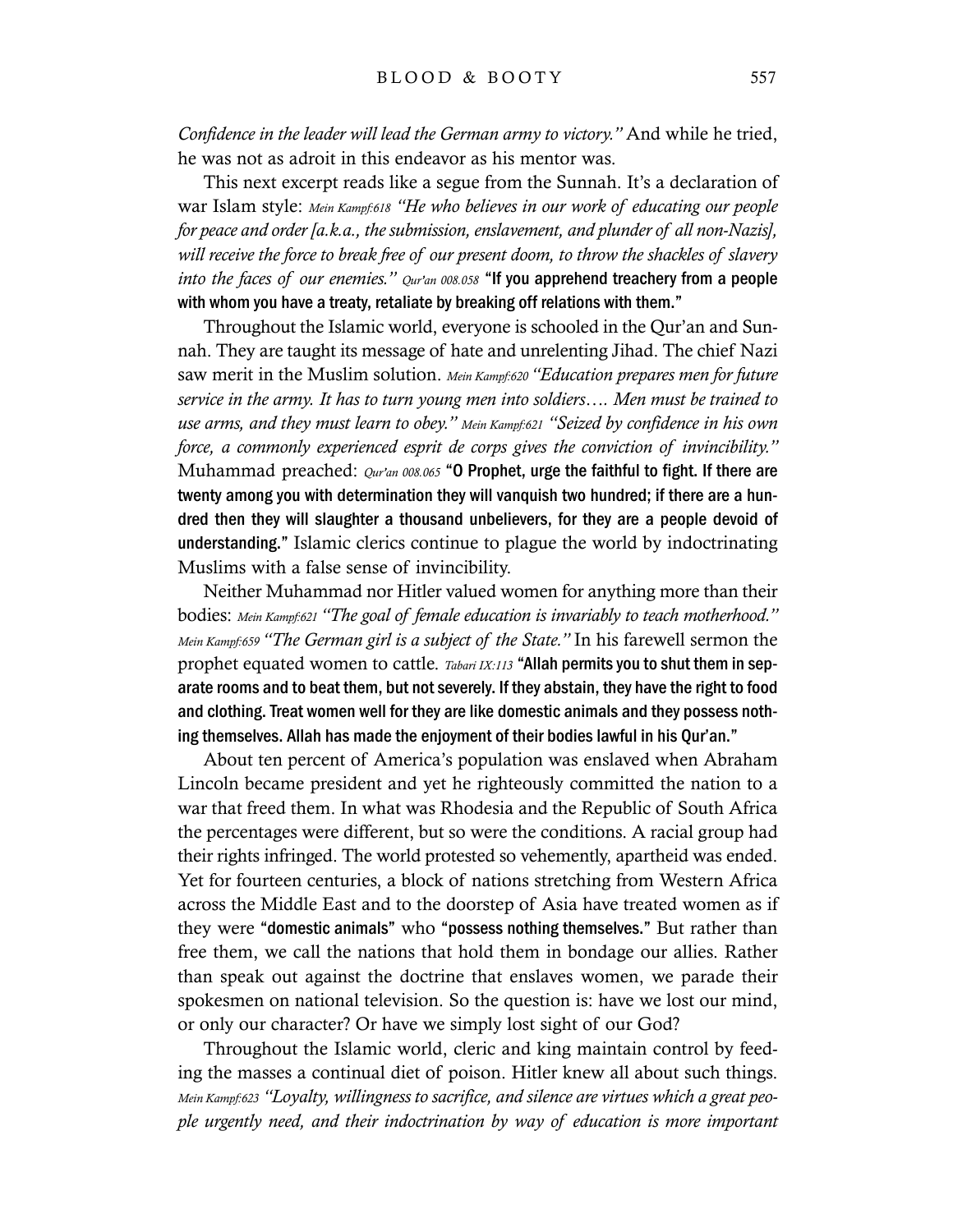*than the things that now fill the curriculum…. Our people need less knowledge and more self-restraint."* And that's because: *Mein Kampf:634 "The folkish State will have to fight for its existence…with a fanatical national enthusiasm."* Nazism had to manufacture martyrs to survive: *Mein Kampf:635 "He who loves his people proves this solely by the sacrifices which he is ready to make for them."*

The translators of *Mein Kampf* said, "The leaders of the S.S. and Hitler Youth Organizations have instituted ritualistic exercises derived from a composite Germanic religion. Pagan ceremonies in honor of birth, death, marriage, and other phenomena use Hitler's picture on the altars." Speaking of Qusayy and the pagan religious scam Muhammad inherited: *Tabari VI:24/Ishaq:53* "His authority among the Quraysh was like a religion which the people followed and which could not be infringed; they always acted in accordance with its laws. They regarded it as filled with good omens and recognized his superiority and nobility." A new religion is easier to sell when it's based on an old one.

A footnote in Mein Kampf reads like the Qur'an: "Religious instruction degenerated into the exposition of anti-Semitic racial doctrine, and apotheosis of the Fuhrer. History is taught in accordance with the spirit of Mein Kampf. German children now recite: *'About thee stand thy people, oh my Fuhrer. In kindness and in wrath thou speakest. Thou are, by God's decree, the voice of the people. In thee do they form and believe. Thou are the law in them. In thee vast planning and pure dreams are made to come true.'"*

Bringing everything into focus, Hitler proclaimed: *Mein Kampf:650 "Our belief in bringing about a faultless era does not relieve us of the obligation of fighting."* This is reminiscent of Muhammad's obligatory fighting to bring an end to the "Period of Ignorance," and usher in the "Islamic Era." *Qur'an 004.077* "When the order for fighting is issued, a party of them feared men as they ought to have feared Allah. They say: 'Our Lord, why have You ordained fighting for us, why have You made war compulsory?'"

Apart from place and time, Muhammad and Hitler, Islam and Nazism, My Recital and My Struggle are the same. These men created their religions for their own benefit. They corrupted everything, making good look bad and bad look good. They spewed hatred for their enemies: Jews and Christians. And they enticed men to fight for their cause to satiate their cravings. It's as simple and as frightening as that.

The Mein Kampf translators said: "Nazism was not an economic doctrine *vis-a-vis* Communism, Capitalism, or Fascism, as is commonly thought. Back when the religotic was conceived and its Gospel, Mein Kampf, was written, Nazis were unfamiliar with Fascism. It wasn't until Hermann Goering returned from exile in Italy that they became informed. Hitler refused to be tied to any program of economic or fiscal policy. He was simply fixated on change. It would be some time before the Reichswehr program would manifest the doctrines of State control over domestic and export markets, the regimentation of industry, of labor, and capital, its control of the money supply, and its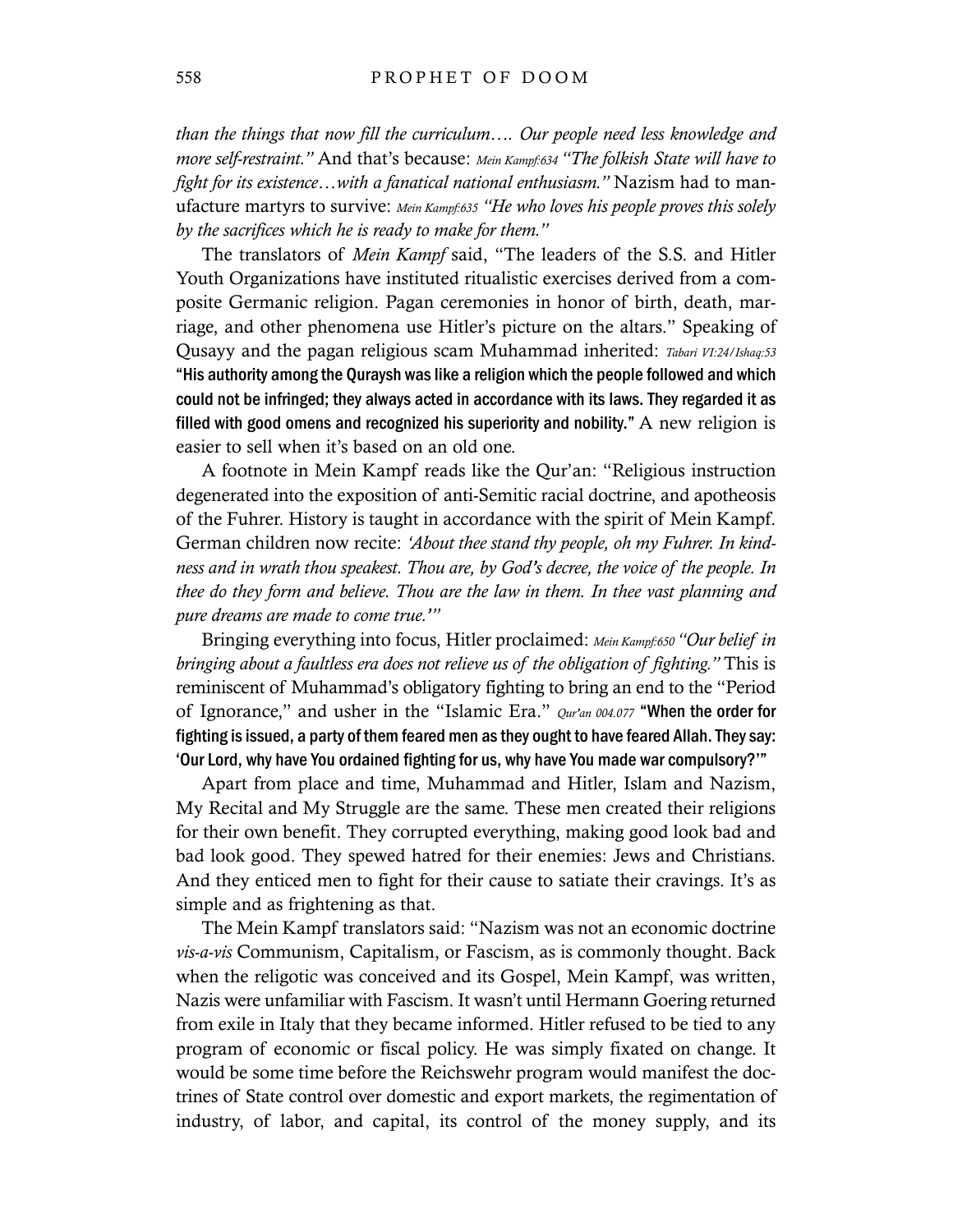increased government expenditures." In this regard, Nazism was identical to Islam. Founded as a religious tool to empower a single individual, it failed all others by failing to establish any non-parasitic industry. Economically, Nazi Germany was as bankrupt as the Nation of Islam.

From this perspective, Muslims, like Nazis, lose in every way. Muslims lose their soul, as the message is demonic. They lose their freedom, as the religotic requires submission. Muslims live in poverty since the only worthy endeavor is fighting. And too many forfeit their lives, dying as martyrs for a lost cause. There is no benefit, no reason, no justification to tolerate Islam.

Hitler was as self centered as Muhammad. *Mein Kampf:661 "A view of life must reject democracy and instead give the world the best people, the Superior Man, who must be obeyed…as The Personality, the dictator…the One Individual." Qur'an 033.21* "You have indeed a noble paradigm in the Apostle of Allah." *Qur'an 033.036* "No Muslim has any choice after Allah and His Apostle have decided a matter." Picking up where Allah left off, der fuhrer proclaimed: *Mein Kampf:665 "The inspired leader whom Nature has endowed with special gifts must be selected." Qur'an 033.056* "Allah and His angels shower blessings on the Prophet. So believers, send your blessings on him, and salute him with all respect—a worthy salutation. Those who annoy Allah and His Messenger and speak evil things of them—Allah has cursed them and prepared a humiliating torment."

There were two reasons that Muhammad and Hitler established militaristic states. Militants were better equipped to steal what the dictators coveted. And military authority is unquestioned and absolute. The translators of Mein Kampf said, "Inside an army, soldiers do not ask questions, inquire about their rights, or insist upon privileges. They obey the leader." *Mein Kampf:793 "Army service secures absolute power of command, compelling obedience."*

While goose-stepping to the same beat, der fuhrer and der prophet sang the same tune: *Mein Kampf:669 "There must be no decisions by the majority. The Reich must be built upon the principle of personality [dictatorship]. One Man decides. He has absolute authority." Qur'an 004.114* "He who disobeys the Apostle after guidance has been revealed will burn in Hell." Nothing says tyranny like Islam.

At least Hitler was a honest psychopath. He told us that he had established the religion of Nazism to compel men to obliterate all other doctrines. *Mein Kampf:674 "The fighter for our new ideal is compelled into battle to fight to abolish existing doctrines." Mein Kampf:675 "The view of life is intolerant. It cannot be content to share power. It demands dictatorial exclusivity. All must be completely readjusted according to its views. Therefore, exactly like a religion, it cannot tolerate the simultaneous existence of a prior doctrine. It must destroy all other altars."*

Muhammad said such things too, as did his god. Each of the following quotes is from the "Spoils of War" surah. It explains why Muslims are willing to kill to achieve their monopoly. *Qur'an 008.001* "They ask you about the benefits of capturing the spoils of war. Tell them: 'The benefits belong to Allah and to His Messenger.' So fulfill your duty to Allah and the Prophet." *008.005* "Your Lord sent you from your homes